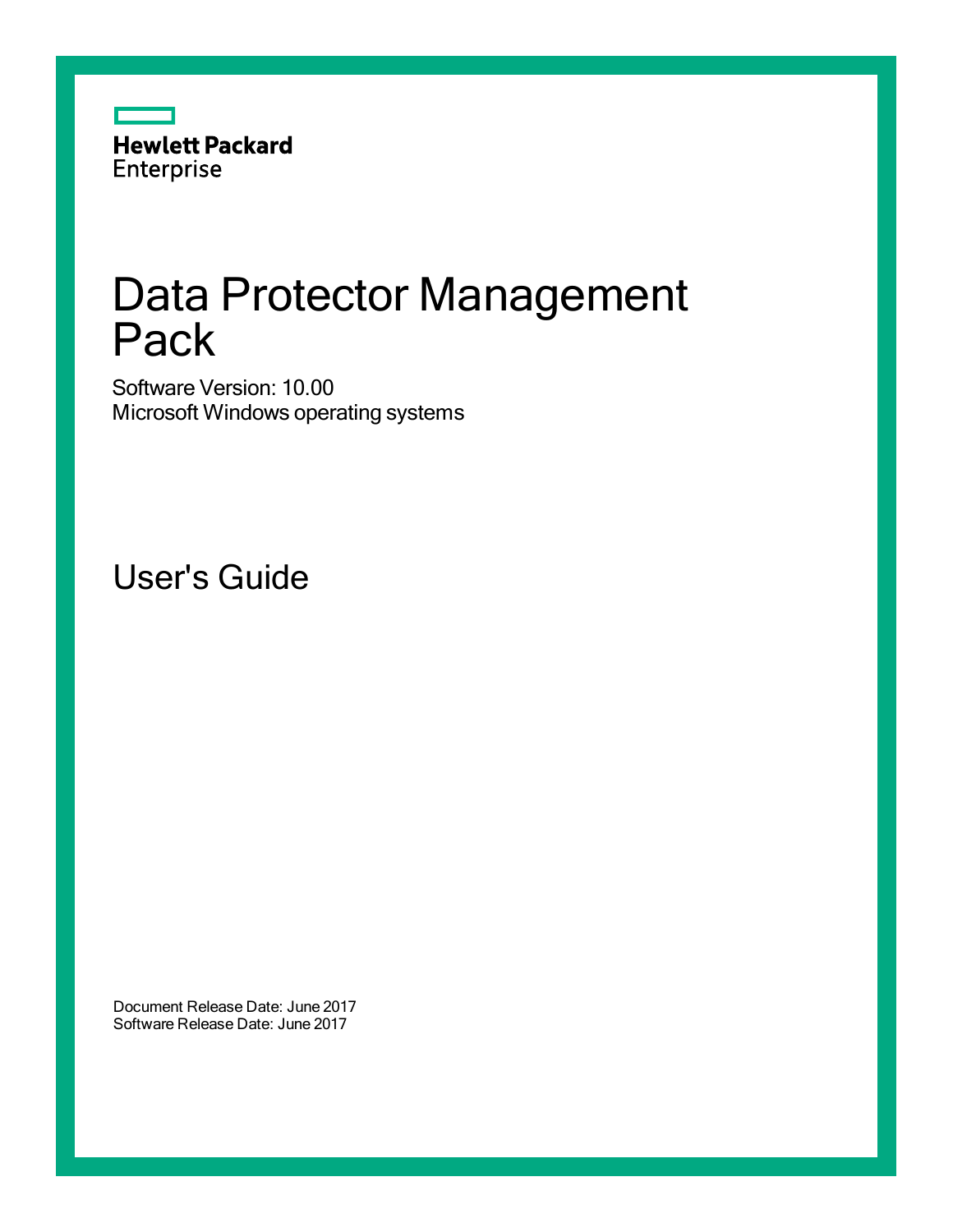### Legal notices

#### **Warranty**

The only warranties for Hewlett Packard Enterprise Development LP products and services are set forth in the express warranty statements accompanying such products and services. Nothing herein should be construed as constituting an additional warranty. HPE shall not be liable for technical or editorial errors or omissions contained herein.

The information contained herein is subject to change without notice.

#### Restricted rights legend

Confidential computer software. Valid license from HPE required for possession, use or copying. Consistent with FAR 12.211 and 12.212, Commercial Computer Software, Computer Software Documentation, and Technical Data for Commercial Items are licensed to the U.S. Government under vendor's standard commercial license.

#### Copyright notice

© Copyright 2017 Hewlett Packard Enterprise Development LP

#### Trademark notices

Adobe® is a trademark of Adobe Systems Incorporated.

Microsoft® and Windows® are U.S. registered trademarks of Microsoft Corporation.

UNIX® is a registered trademark of The Open Group.

### Documentation updates

The title page of this document contains the following identifying information:

- Software Version number, which indicates the software version.
- Document Release Date, which changes each time the document is updated.
- Software Release Date, which indicates the release date of this version of the software.
- To check for recent software updates, go to <https://softwaresupport.hpe.com/patches>.

To verify that you are using the most recent edition of a document, go to [https://softwaresupport.hpe.com/manuals.](https://softwaresupport.hpe.com/manuals)

This site requires that you register for an HPE Passport and sign in. To register for an HPE Passport ID, go to [https://hpp12.passport.hpe.com/hppcf/login.do.](https://hpp12.passport.hpe.com/hppcf/login.do)

You will also receive updated or new editions if you subscribe to the appropriate product support service. Contact your HPE sales representative for details.

The title page of this document contains the following identifying information:

- Software Version number, which indicates the software version.
- Document Release Date, which changes each time the document is updated.
- Software Release Date, which indicates the release date of this version of the software.

To check for recent software updates, go to [https://downloads.autonomy.com/productDownloads.jsp.](https://downloads.autonomy.com/productDownloads.jsp)

To verify that you are using the most recent edition of a document, go to [https://softwaresupport.hpe.com/group/softwaresupport/search-result?doctype=online](https://softwaresupport.hpe.com/group/softwaresupport/search-result?doctype=online help) help.

This site requires that you register for an HPE Passport and sign in. To register for an HPE Passport ID, go to [https://hpp12.passport.hpe.com/hppcf/login.do.](https://hpp12.passport.hpe.com/hppcf/login.do)

You will also receive updated or new editions if you subscribe to the appropriate product support service. Contact your HPE sales representative for details.

For information and details about the products, services, and support that HPE Software offers, contact your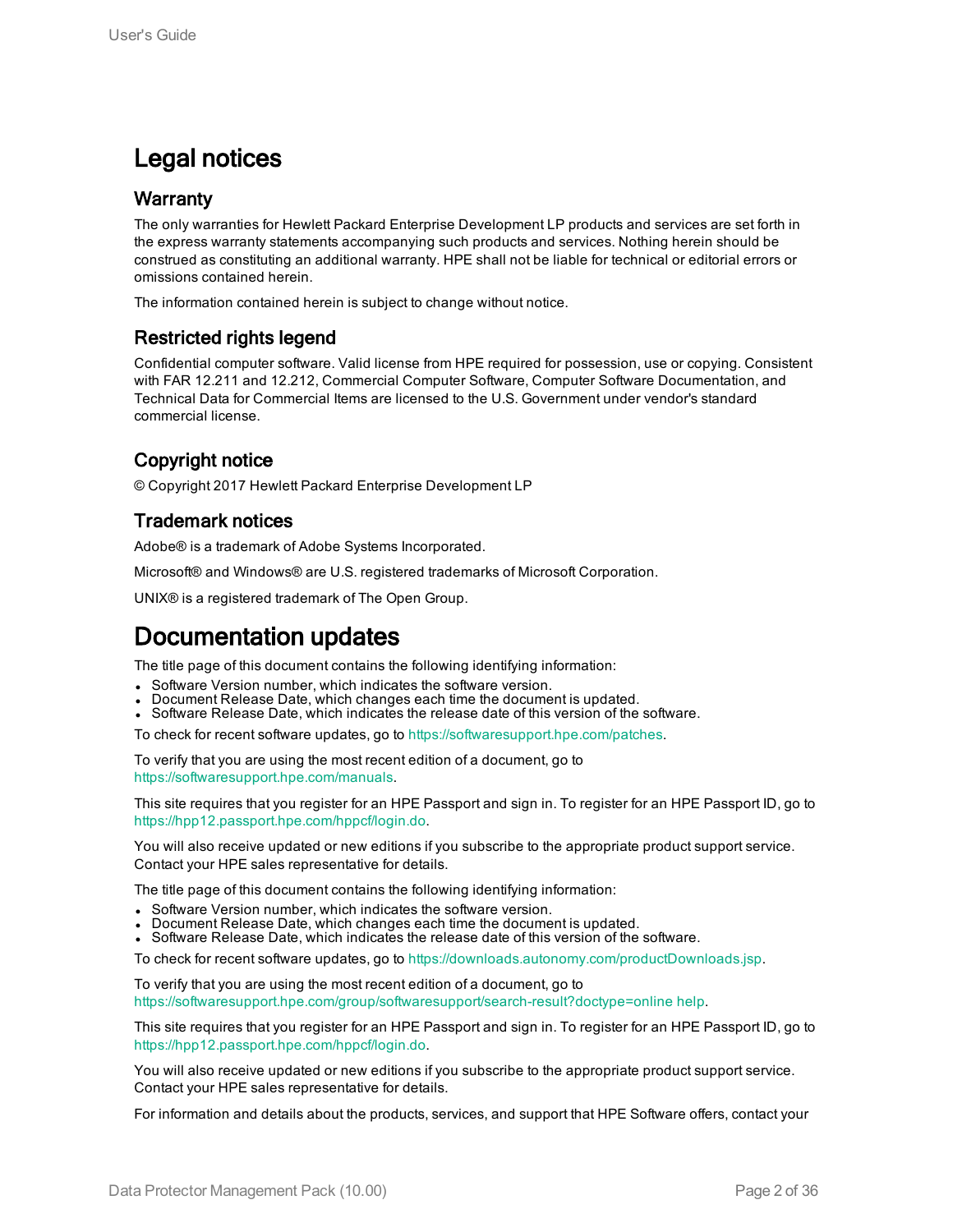Client Director.

### Support

Visit the HPE Software Support Online web site at [https://softwaresupport.hpe.com](https://softwaresupport.hpe.com/).

This web site provides contact information and details about the products, services, and support that HPE Software offers.

HPE Software online support provides customer self-solve capabilities. It provides a fast and efficient way to access interactive technical support tools needed to manage your business. As a valued support customer, you can benefit by using the support web site to:

- Search for knowledge documents of interest
- Submit and track support cases and enhancement requests
- Download software patches
- Access product documentation
- Manage support contracts
- Look up HPE support contacts
- Review information about available services
- Enter into discussions with other software customers
- Research and register for software training

Most of the support areas require that you register as an HPE Passport user and sign in. Many also require a support contract.

To register for an HPE Passport ID, go to <https://hpp12.passport.hpe.com/hppcf/login.do>.

To find more information about access levels, go to <https://softwaresupport.hpe.com/web/softwaresupport/access-levels>.

Visit the HPE Software Support Online web site at [https://softwaresupport.hpe.com](https://softwaresupport.hpe.com/).

This web site provides contact information and details about the products, services, and support that HPE Software offers.

HPE Software online support provides customer self-solve capabilities. It provides a fast and efficient way to access interactive technical support tools needed to manage your business. As a valued support customer, you can benefit by using the support web site to:

- Search for knowledge documents of interest
- Submit and track support cases and enhancement requests
- Access product documentation
- Manage support contracts
- Look up HPE support contacts
- Review information about available services
- Enter into discussions with other software customers
- Research and register for software training

Most of the support areas require that you register as an HPE Passport user and sign in. Many also require a support contract.

To register for an HPE Passport ID, go to <https://hpp12.passport.hpe.com/hppcf/login.do>.

To find more information about access levels, go to <https://softwaresupport.hpe.com/web/softwaresupport/access-levels>.

To check for recent software updates, go to [https://downloads.autonomy.com/productDownloads.jsp.](https://downloads.autonomy.com/productDownloads.jsp)

To check for recent updates or to verify that you are using the most recent edition of a document, contact your Client Director.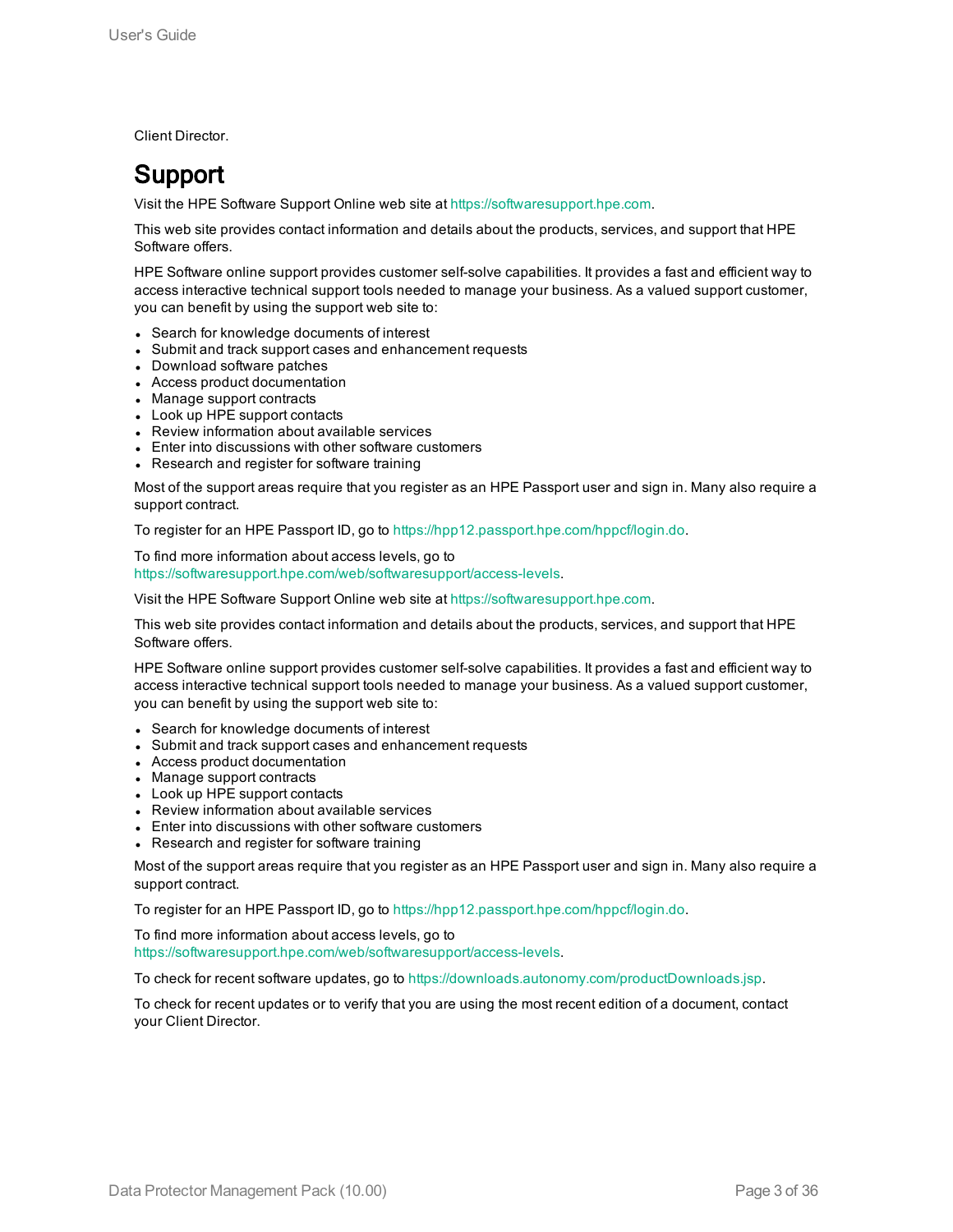# **Contents**

| Installing Data Protector MP Agent on the Data Protector Cell Manager 15 |  |
|--------------------------------------------------------------------------|--|
|                                                                          |  |
|                                                                          |  |
|                                                                          |  |
|                                                                          |  |
|                                                                          |  |
|                                                                          |  |
|                                                                          |  |
|                                                                          |  |
|                                                                          |  |
|                                                                          |  |
|                                                                          |  |
|                                                                          |  |
|                                                                          |  |
| Chapter 6: Data Protector MP Discovery and Monitoring 24                 |  |
|                                                                          |  |
|                                                                          |  |
|                                                                          |  |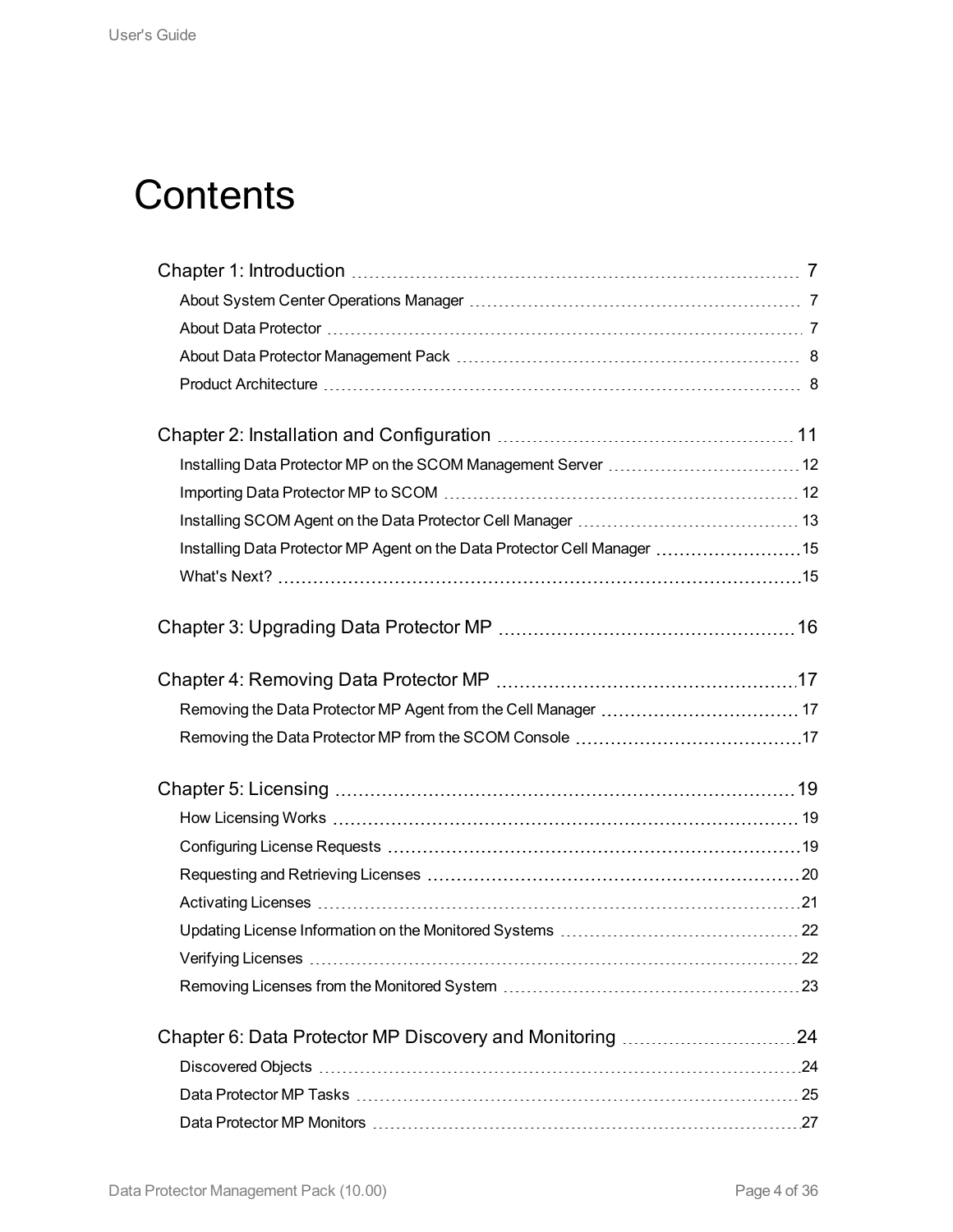| Data Protector Cell Server ComputerRole MPAgentInstallState Monitor | 28 |
|---------------------------------------------------------------------|----|
|                                                                     |    |
|                                                                     |    |
|                                                                     |    |
|                                                                     |    |
|                                                                     |    |
|                                                                     |    |
|                                                                     |    |
|                                                                     |    |
|                                                                     |    |
|                                                                     |    |
|                                                                     |    |
|                                                                     |    |
|                                                                     | 36 |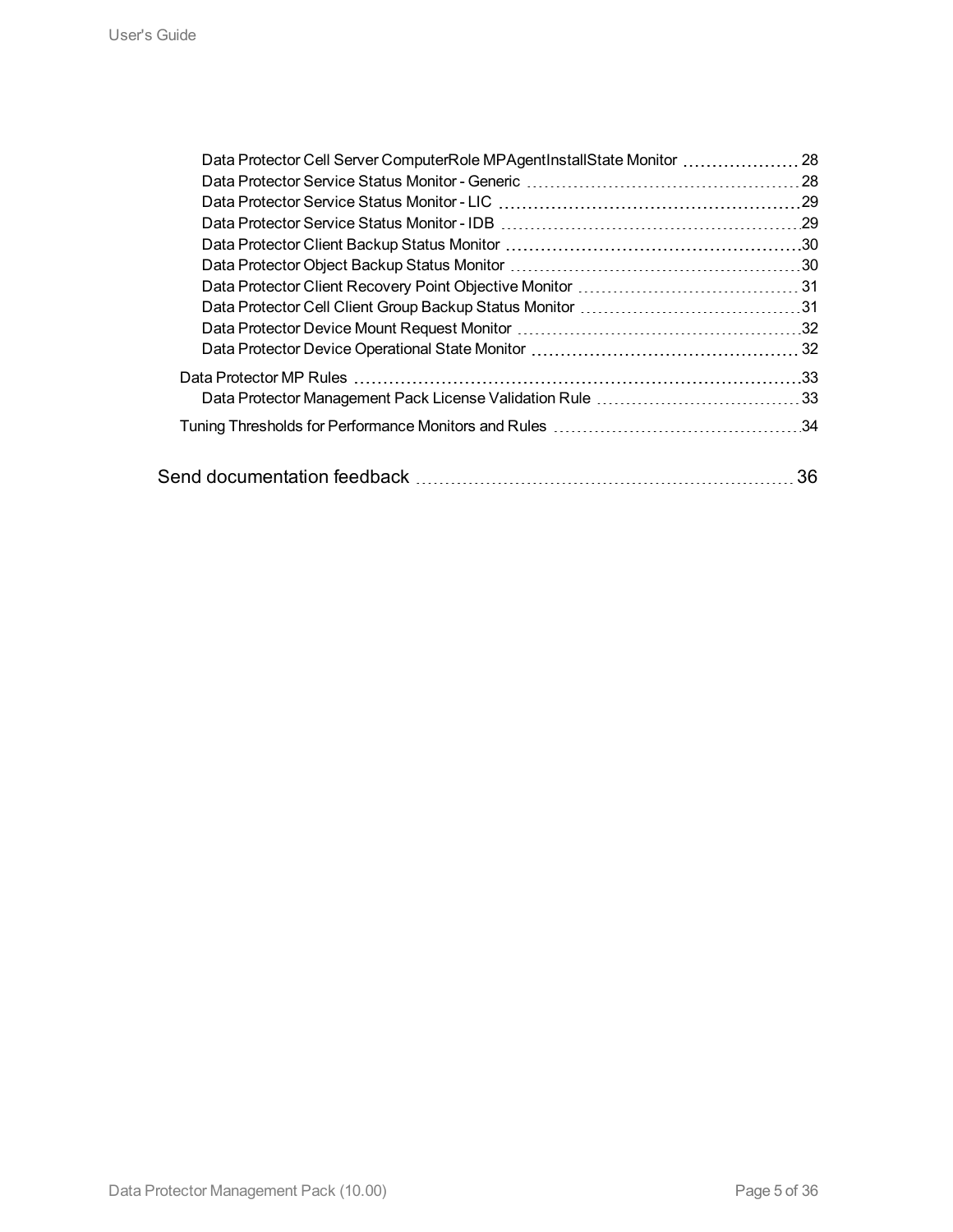User's Guide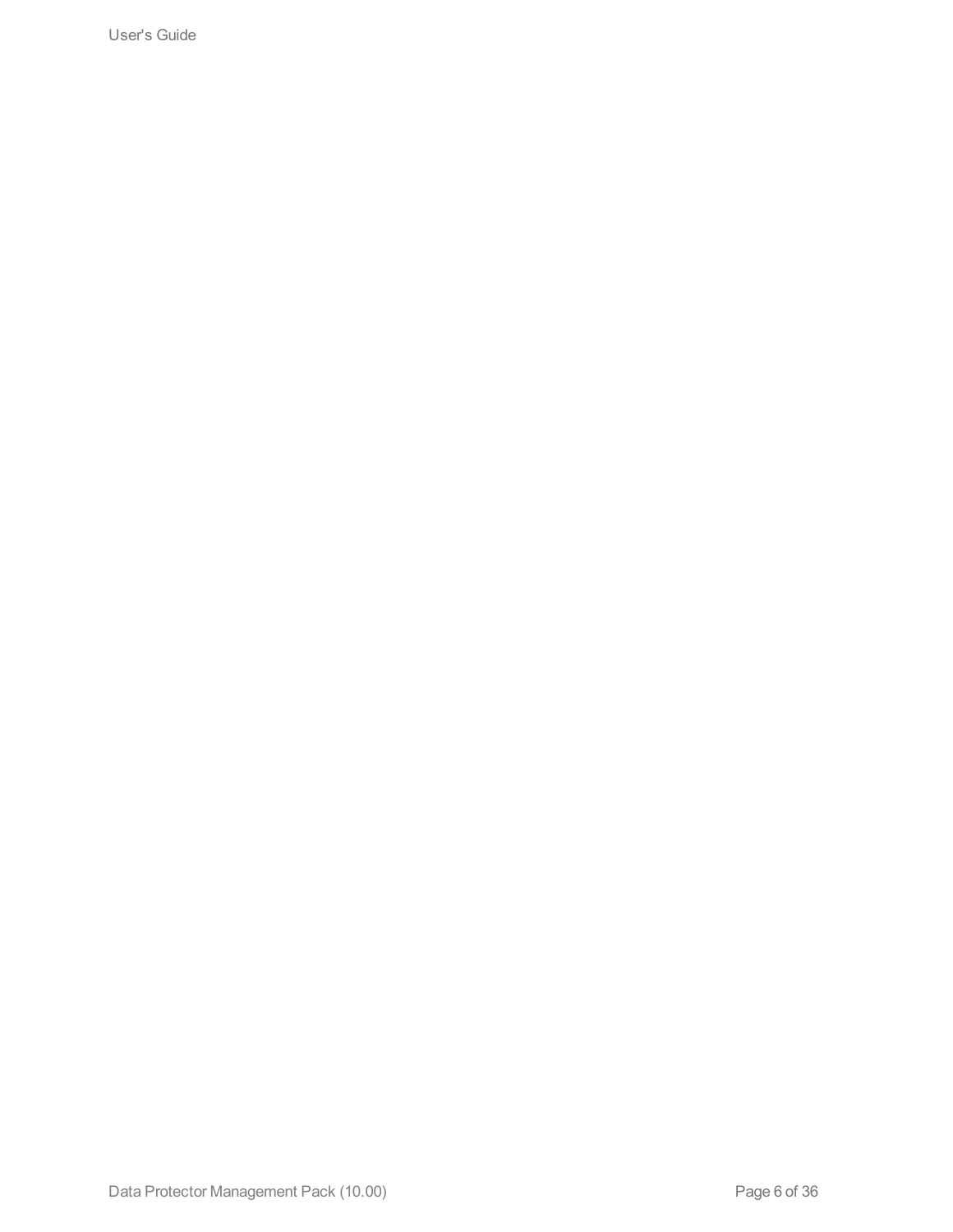# <span id="page-6-0"></span>Chapter 1: Introduction

This chapter introduces the Data Protector Management Pack and explains how it interacts with System Center Operations Manager and HPE Data Protector.

## <span id="page-6-1"></span>About System Center Operations Manager

System Center Operations Manager (SCOM), a component of Microsoft System Center, is a cross-platform data center management system that helps you monitor services, devices, and operations for many systems from a single console. Using SCOM, you can check health, performance, and availability for all monitored objects in the environment as well as identify and resolve problems. It also provides alerts generated according to availability, performance, configuration or security situations that are identified. SCOM provides information which monitored objects are not healthy, sends alerts when problems are identified, and provides information to help you identify the cause of a problem and possible solutions.

<span id="page-6-2"></span>For more information on Operations Manager, see the Microsoft System Center related documentation.

## About Data Protector

HPE Data Protector is a backup solution that provides reliable data protection and high accessibility for your fast-growing business data. Data Protector offers comprehensive backup and restore functionality specifically tailored for enterprise-wide and distributed environments. The major Data Protector features are:

- Scalable and highly flexible architecture
- Mixed environment support
- Easy central administration
- High performance backup
- Easy restore
- Data and control communication security
- High availability support
- Automated or unattended operation
- Monitoring, reporting, and notification
- Service management
- Integration with online database applications
- Integration with other products

For more information on Data Protector, see the Data Protector documentation, located at: <https://softwaresupport.hpe.com/manuals>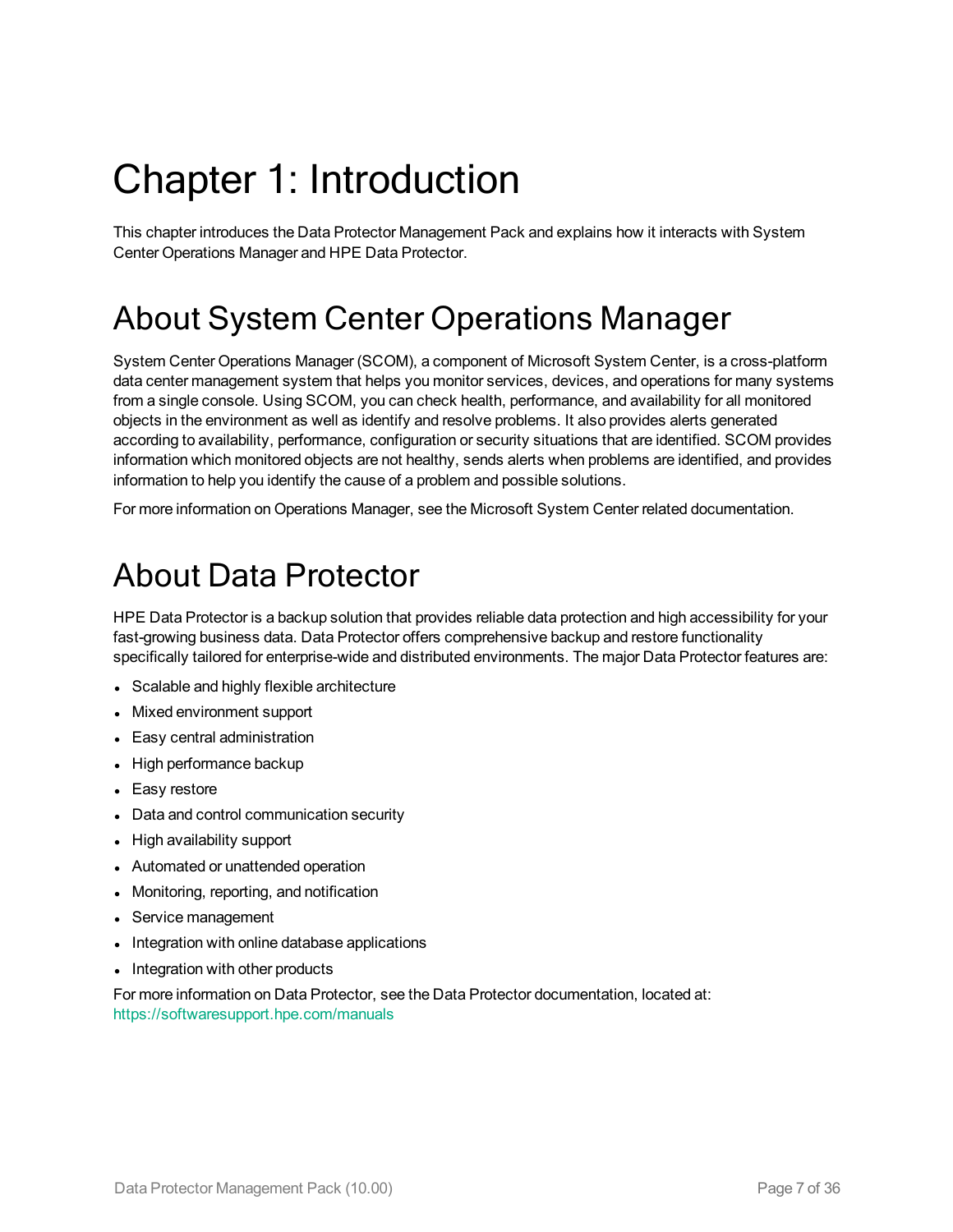## <span id="page-7-0"></span>About Data Protector Management Pack

Data Protector Management Pack (Data Protector MP) is an availability and performance management solution that extends the end-to-end service monitoring capabilities of Microsoft System Center Operations Manager to include the Data Protector infrastructure. It fully integrates topology, health, and performance data into the Microsoft System Center Operations Manager console, providing the end-toend operations overview across the entire Data Protector environment and enabling delivery of effective business service management.

Data Protector MP provides the following major features:

#### **Discovery and visualization**

- Automatic discovery and visualization of the Data Protector environment using topology view and health perspectives.
- Centralized monitoring of the Data Protector infrastructure via the Microsoft System Center Operations Manager console.

#### **Health, availability, and performance monitoring**

- Monitoring of the Data Protector environment health and state from connectivity issues to utilization, load, and availability.
- Detection of performance degradation before it affects end users.

#### **Monitoring Data Protector components and tasks**

- Automatic detection of the Data Protector cell and its parts, such as servers (Cell Managers), services, clients, virtual environments, devices.
- Monitoring of the Data Protector backup sessions.

#### **Problem identification and resolving mechanism**

- Generating alerts according to different availability, performance, configuration, or security problems.
- Providing information that can help you identify the cause of a problem and possible solutions.
- <span id="page-7-1"></span>• Automatic actions that address frequent Data Protector operations.

### Product Architecture

The following high-level diagram displays how Data Protector MP connects to the System Center Operations Manager management platform and Data Protector infrastructure.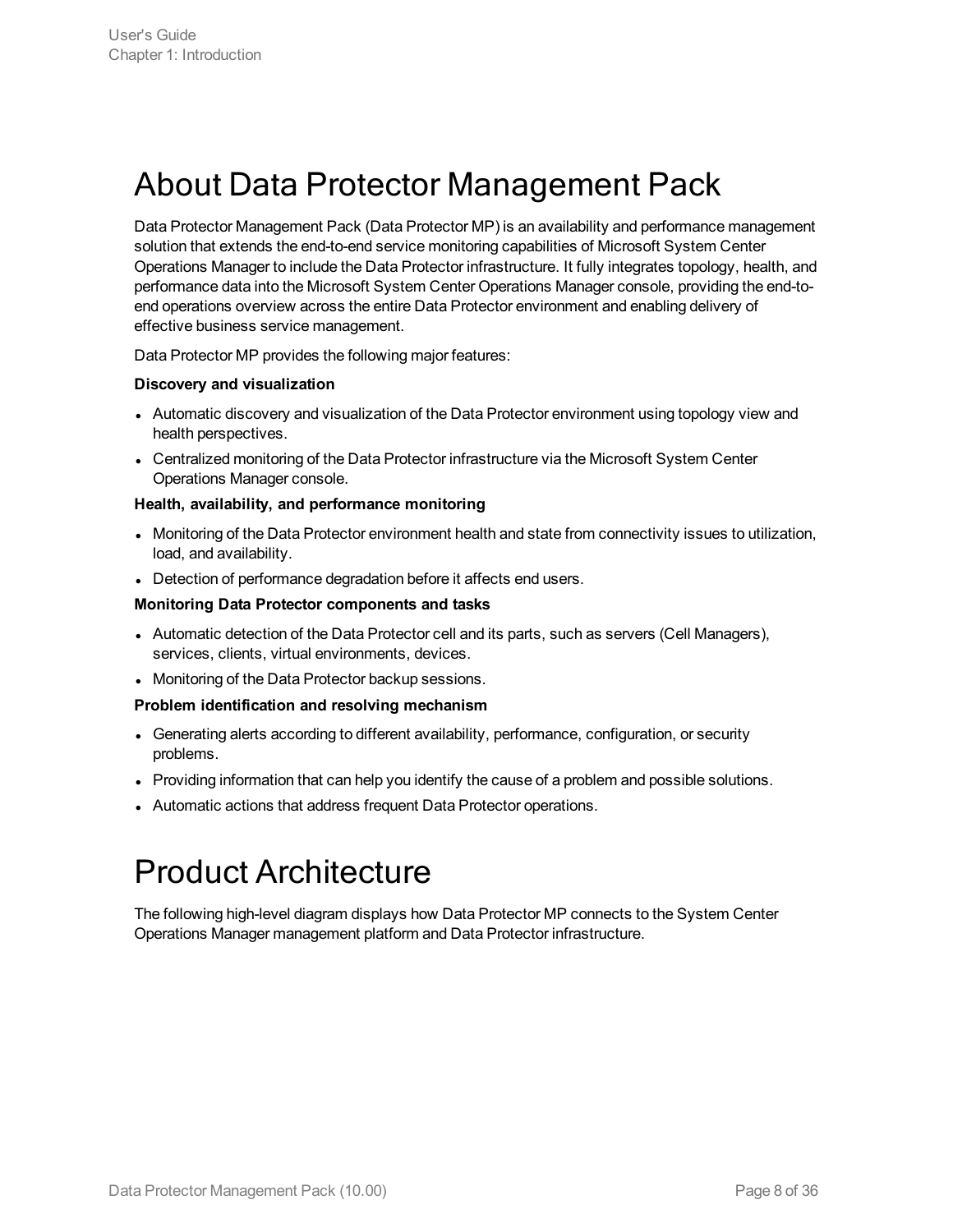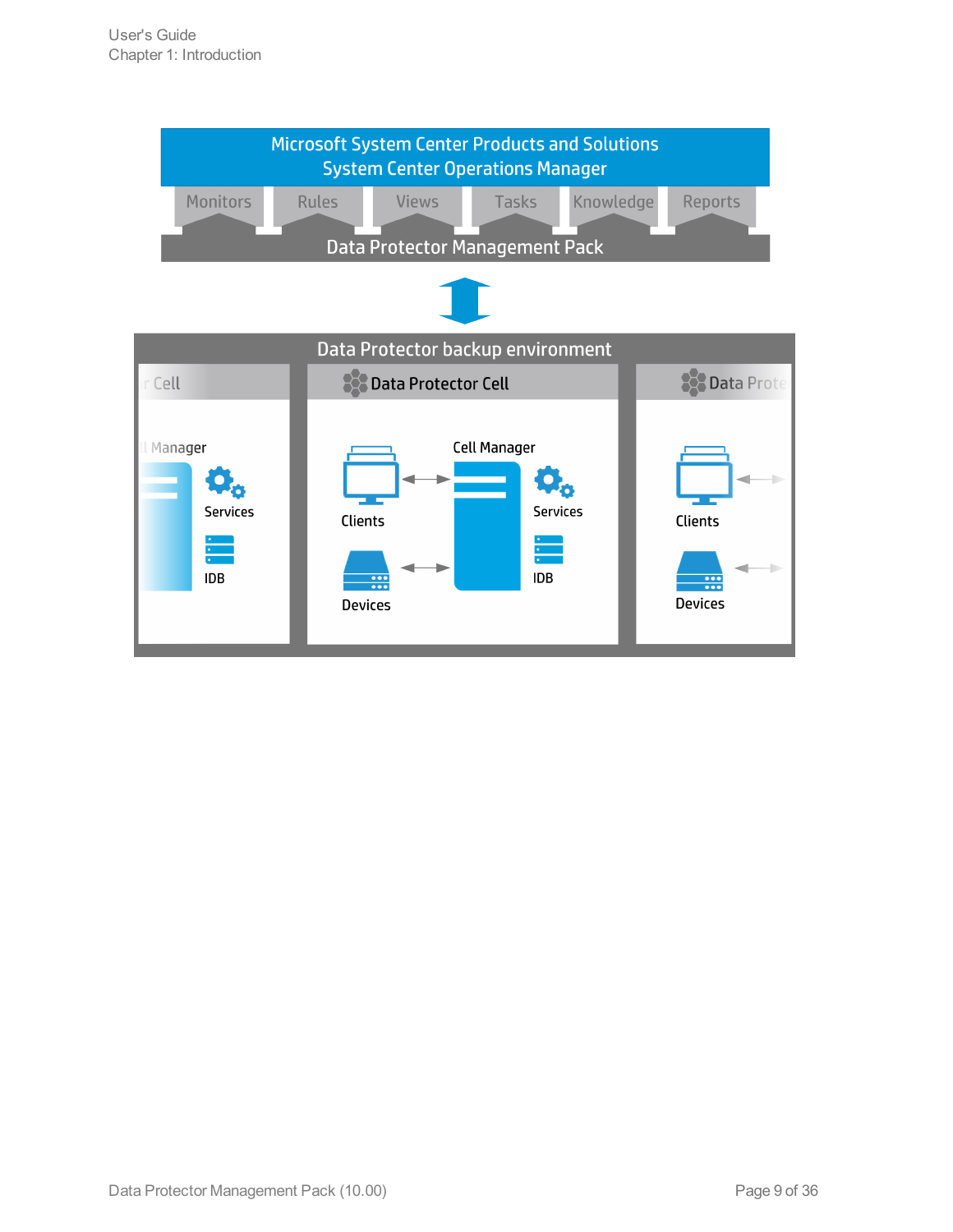User's Guide Chapter 1: Introduction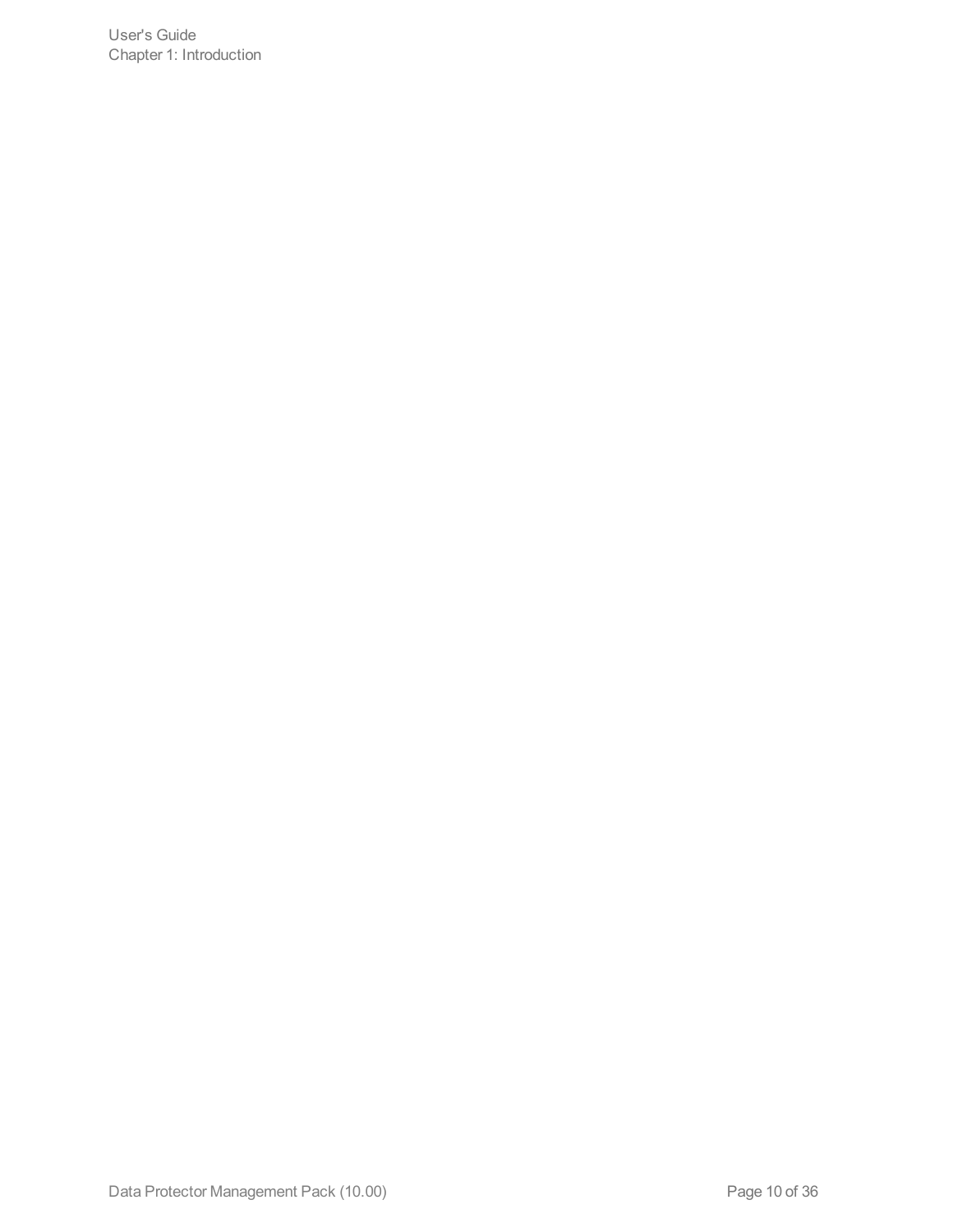# <span id="page-10-0"></span>Chapter 2: Installation and Configuration

This chapter summarizes procedures to install and configure the Data Protector MP on the SCOM and the Data Protector sides:

- 1. Check system requirements. For more information, see Installation [Requirements,](#page-10-1) below.
- 2. Install the Data Protector MP on the SCOM management server. For a detailed procedure, see [Installing](#page-11-0) Data Protector MP on the SCOM [Management](#page-11-0) Server, on the next page.
- 3. Import the Data Protector MP to SCOM. For a detailed procedure, see [Importing](#page-11-1) Data Protector MP to [SCOM,](#page-11-1) on the next page.
- 4. Install the SCOM agent on the Data Protector Cell Manager that you want to monitor. If you installed a SCOM agent to monitor this system before, you can also use it for the Data Protector MP. For a detailed procedure, see Installing SCOM Agent on the Data Protector Cell [Manager,](#page-12-0) on page 13.
- 5. Install the Data Protector MP agent on a Data Protector Cell Manager to enable sending data from a Data Protector cell to SCOM. For a detailed procedure,see Installing Data [Protector](#page-14-0) MP Agent on the Data Protector Cell [Manager,](#page-14-0) on page 15.

### <span id="page-10-1"></span>Installation Requirements

Before you start with Data Protector Management Pack installation, make sure that the following requirements are met:

• System Center Operations Manager is installed and configured.

For supported version, see the *Data Protector Management Pack Support Matrix* at:<https://softwaresupport.hpe.com/manuals>

The supported versions of the Data Protector Cell Managers that you want to monitor are: 8.1x, 9.xx, and 10.00.

For information on the Data Protector hardware and software requirements as well as installation procedure, see the Data Protector documentation at: <https://softwaresupport.hpe.com/manuals>

- The Data Protector Cell Managers that you want to monitor are installed on Microsoft Windows Server 2008, Microsoft Windows Server 2012, and Microsoft Windows Server 2016.
- . .NET 3.5 is installed on the Data Protector Cell Managers that you want to monitor.
- On the Data Protector Cell Managers that you want to monitor, a user account with administrator's rights exists. This account is used during the Data Protector MP installation. For information on the Data Protector users configuration, see the Data Protector documentation at: <https://softwaresupport.hpe.com/manuals>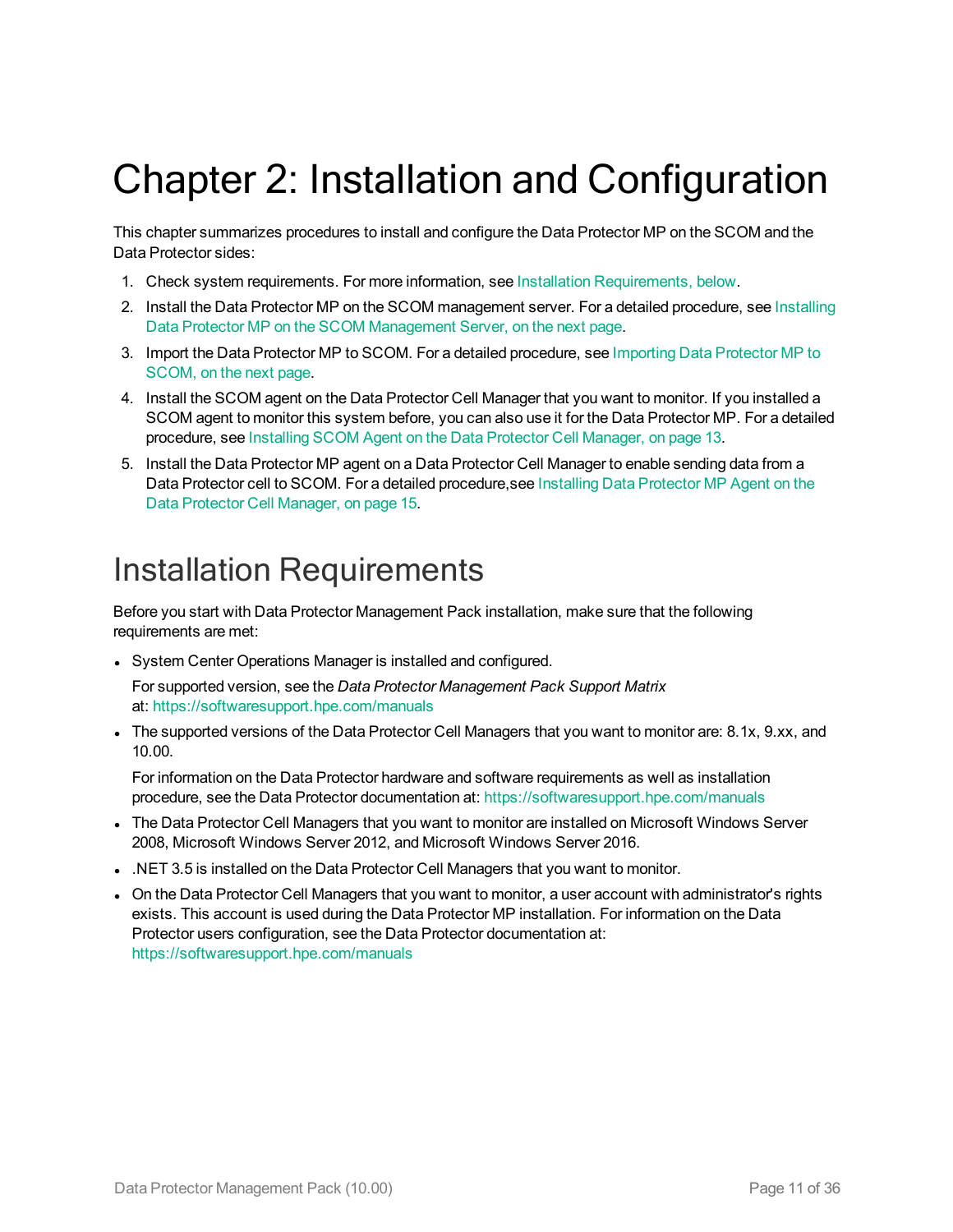## <span id="page-11-0"></span>Installing Data Protector MP on the SCOM Management Server

To install the Data Protector MP on the SCOM management server, perform the following steps:

- 1. Log in to the SCOM management server with an account that is a member of the Operations Manager Administrators role.
- 2. Insert the Data Protector MP installation DVD-ROM or mount the ISO image.
- 3. Follow the installation wizard to install the package.
- 4. After you completed the wizard, the following files and folders are created on the system:
	- <sup>l</sup> *%ProgramFiles%*\Hewlett Packard Enterprise\Data Protector MP
	- <sup>l</sup> *%ProgramData%*\Hewlett Packard Enterprise\Data Protector MP

### <span id="page-11-1"></span>Importing Data Protector MP to SCOM

For the up-to-date instructions about importing a management pack, see the web page How to [Import](http://technet.microsoft.com/en-us/library/hh212691.aspx) a [Management](http://technet.microsoft.com/en-us/library/hh212691.aspx) Pack in Operations Manager and follow the **Importing from disk** related procedure.

To import the Data Protector MP to SCOM, perform the following steps:

- 1. Log in to the SCOM management server with an account that is a member of the Operations Manager Administrators role.
- 2. In the Operations console, click **Administration**.
- 3. Right-click **Management Packs**, and then click **Import Management Packs**.
- 4. The Import Management Packs wizard opens. Click **Add**, and then click **Add from disk**. When prompted to search the online catalog for dependencies, click **No**.
- 5. The Select Management Packs to import dialog box appears. Locate and select the Data Protector MP and click **Open**. The default location of the Data Protector MP is:

*%ProgramFiles%*\Hewlett Packard Enterprise\Data Protector MP \ManagementPacks\SCOM2012\HPE.DataProtector.mp

- 6. On the Select Management Packs page, select Data Protector MP and click **Install**.
- 7. The Import Management Packs page appears and shows the progress. If there is a problem at any stage of the import process, select the management pack to view the status details. When the Import process is complete, the status of the management pack changes to **Imported**. Click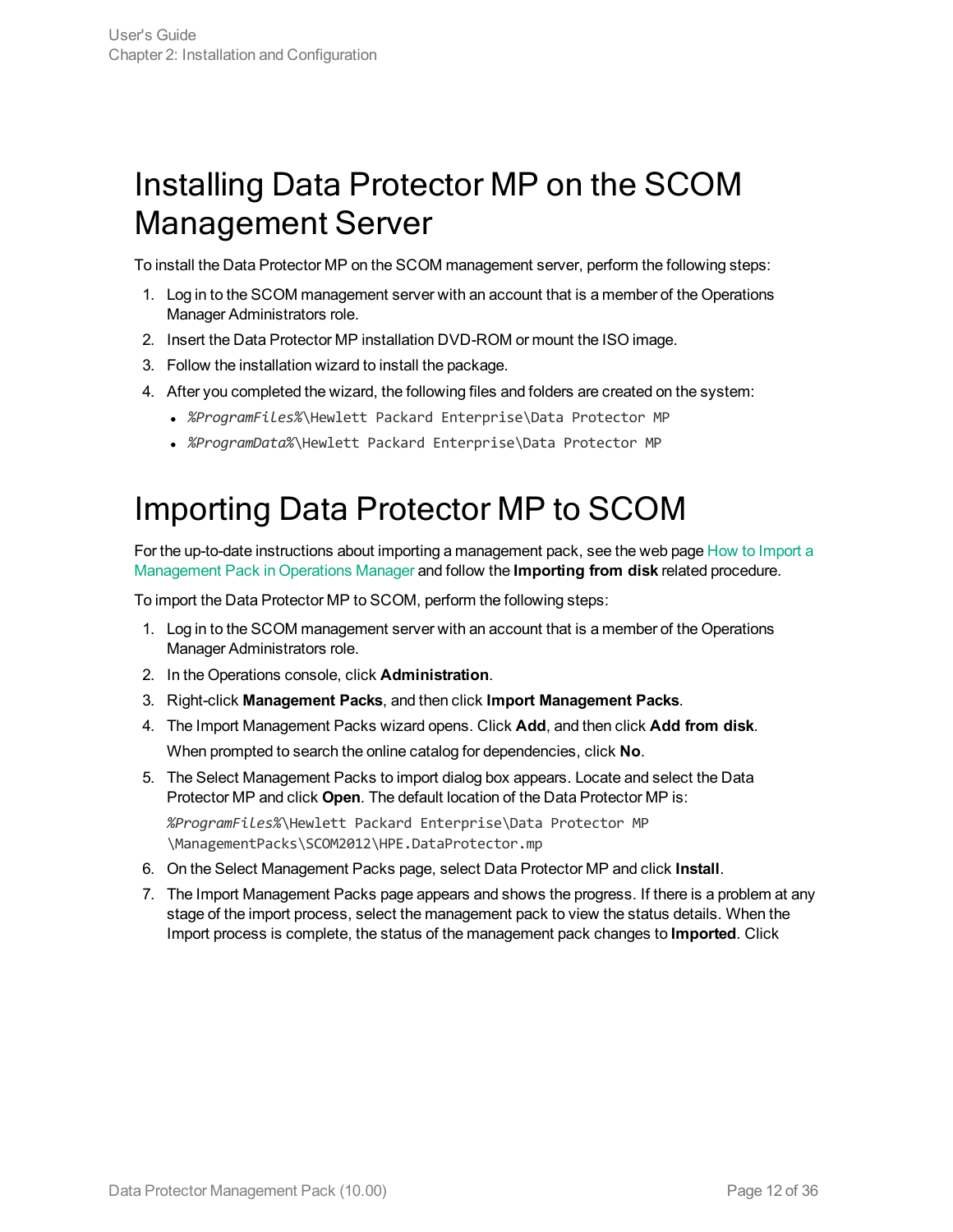| m.<br>٠<br>ł<br>×<br>×<br>۰.<br>۰,<br>×<br>۹ |  |
|----------------------------------------------|--|
|----------------------------------------------|--|

| 晟                       | <b>Import Management Packs</b>                                 | x      |
|-------------------------|----------------------------------------------------------------|--------|
| Import Management Packs |                                                                |        |
| Select Management Packs |                                                                | @ Help |
|                         | Downloading and importing the selected management packs.       |        |
|                         | Version<br>Name<br><b>Status</b>                               |        |
|                         | <b>HPE Data Protector Management.</b><br>10.0.71.0<br>Imported |        |
|                         |                                                                |        |
|                         |                                                                |        |
|                         |                                                                |        |
|                         |                                                                |        |
|                         |                                                                |        |
|                         |                                                                |        |
|                         | Import Status Details :                                        |        |
|                         |                                                                |        |
|                         |                                                                |        |
|                         |                                                                |        |
|                         |                                                                |        |
|                         |                                                                |        |
|                         | Stop                                                           | Close  |

After the import procedure is complete, the following elements are visible in the Monitoring view of the System Center Operations Manager console:



## <span id="page-12-0"></span>Installing SCOM Agent on the Data Protector Cell Manager

If you used the SCOM agent to monitor the system with the Data Protector Cell Manager installed, you can use this agent also for the Data Protector MP. If the SCOM agent is already installed, skip this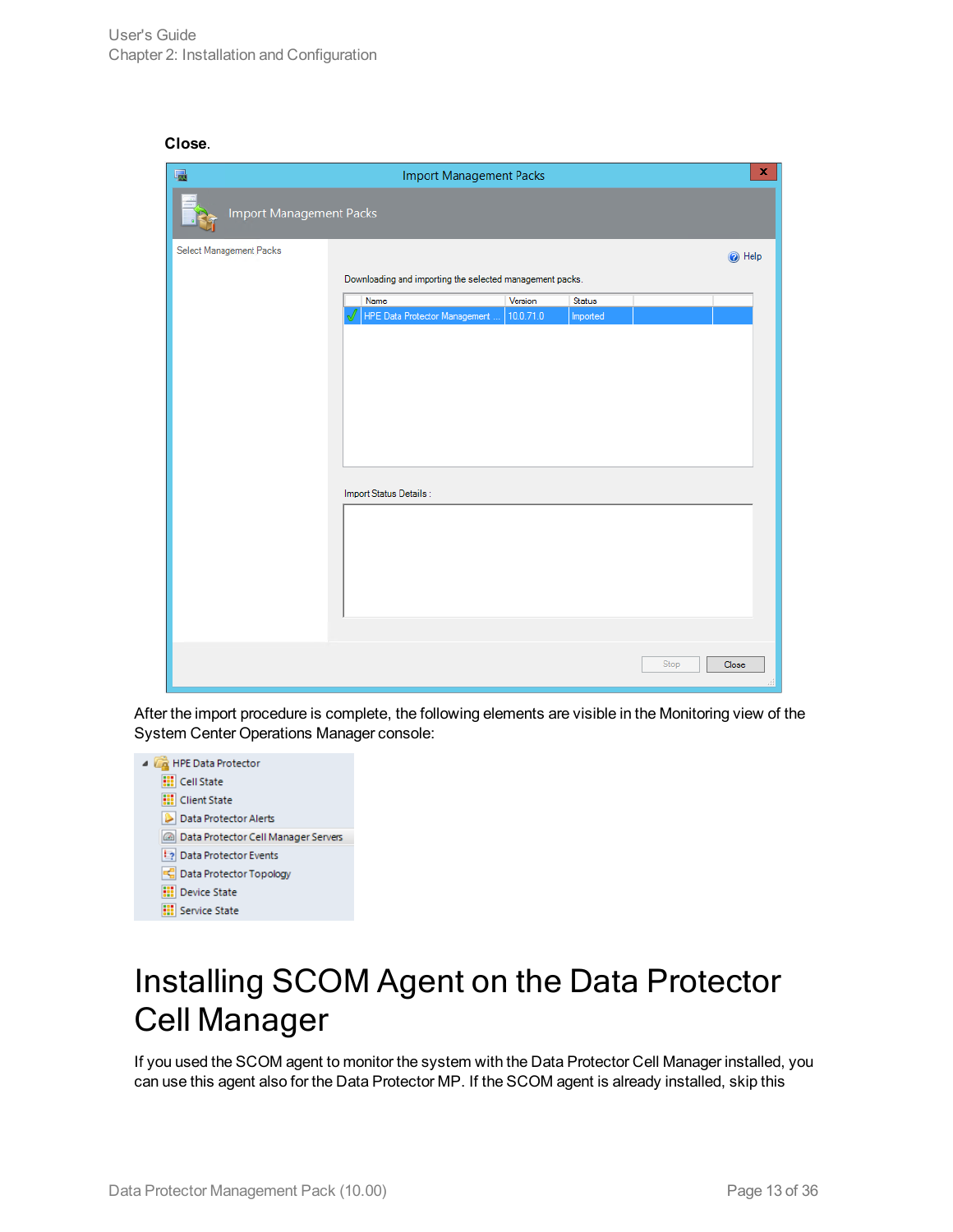procedure and continue with the Data Protector MP agent installation. See Installing Data [Protector](#page-14-0) MP Agent on the Data Protector Cell [Manager,](#page-14-0) on the next page.

#### **Prerequisite**

A user account with administrator's rights should be created on the Data Protector Cell Manager, where you want to install the SCOM agent. For information on the Data Protector users configuration, see the Data Protector documentation at: <https://softwaresupport.hpe.com/manuals>

**IMPORTANT:** If you want to monitor the Cell Manager installed on cluster, you need to perform discovery for all cluster nodes with the installed Cell Manager.

To discover the Data Protector Cell Managers in SCOM and install the SCOM agent on the Cell Manager that you want to monitor using the Data Protector MP, perform the following steps:

- 1. Log in to the SCOM management server with an account that is a member of the Operations Manager Administrators role.
- 2. In the Operations console, click **Administration**. In the navigation pane, expand **Device Management** and select **Agent Managed**.
- 3. At the bottom of the navigation pane, click **Discovery Wizard** to discover the Data Protector Cell Managers where you want to install the Data Protector MP agent. Follow the procedure on the Microsoft System Center website in the article: To install an agent on a [computer](http://technet.microsoft.com/en-us/library/hh230731.aspx) running Windows by using the [Discovery](http://technet.microsoft.com/en-us/library/hh230731.aspx) Wizard.

Make sure to perform the following steps as they are specified below:

- a. On the Auto or Advanced? page, select **Advanced discovery**.
- b. In the Computer and Device Classes list, select **Servers and Clients**.
- c. On the Administrator Account page, select **Other user account**, type the user name and password, and then select the domain from the list. Click **Discover**.

#### **NOTE:**

Use the user account with administrator's rights that created on the Data Protector Cell Manager where you want to install the SCOM agent.

The discovered Cell Managers are listed in the Results Area.

- 4. Select the devices you want to manage. Ensure that the management mode is set to Agent. Click **Next**. Finish the wizard.
- 5. Right-click the Cell Manager where you want to install the Data Protector MP agent and select **Properties**.
- 6. In the Properties dialog box, click the **Security** tab and select the following agent proxy security setting: Allow this agent to act as a proxy and discover managed objects on other computers.

**NOTE:** In the Cell Manager cluster, ensure that the Allow this agent to act as a proxy and discover managed objects on other computers proxy is configured for all cluster nodes.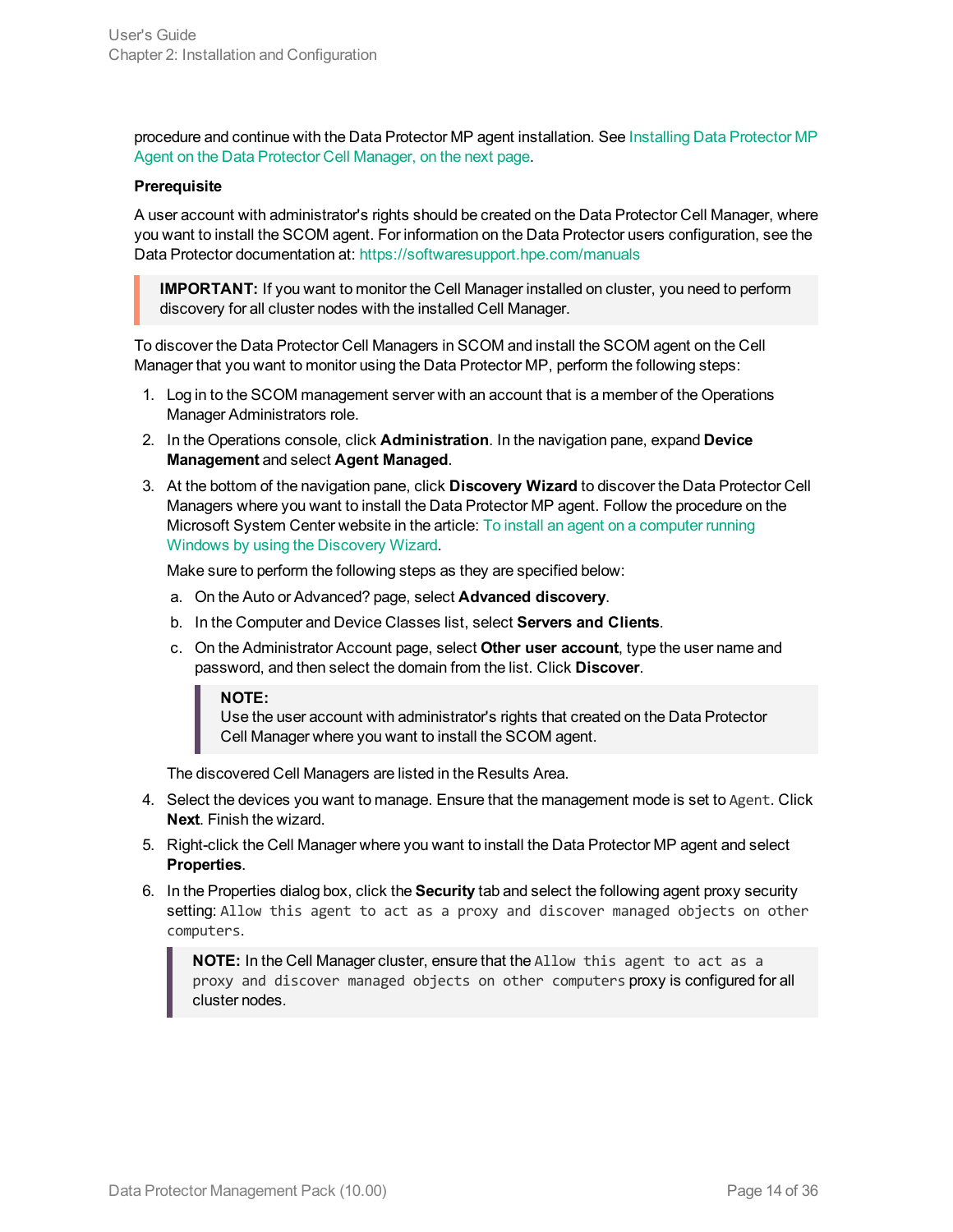### <span id="page-14-0"></span>Installing Data Protector MP Agent on the Data Protector Cell Manager

#### **Prerequisite**

A user account with administrator's rights should be created on the Data Protector Cell Manager, where you want to install the Data Protector MP agent. For information on the Data Protector users configuration, see the Data Protector documentation at: <https://softwaresupport.hpe.com/manuals>

To install the Data Protector MP agent, perform the following steps:

- 1. In the Operations console, click **Monitoring**.
- 2. In the navigation pane, locate **Data Protector Cell Manager Servers**, select the Data Protector Cell Manager, where you want to install the Data Protector MP agent, and then run the **Install DPMP Agent** task.

**IMPORTANT:** If you want to monitor the Cell Manager installed on cluster, you need to install Data Protector MP Agent on all cluster nodes with the installed Cell Manager.

When the task is finished, the Agent Installed status of the Cell Manager changes from false to true.

After the installation is complete, the following changes occur on the Data Protector Cell Manager:

- In Windows Control Panel > Programs and Features: HPE Management Pack Agent for HPE Data Protector
- New files and folders: *%ProgramFiles%*\Hewlett Packard Enterprise\Data Protector MP Agent\MPDPMonitorSvc.exe
- <span id="page-14-1"></span>• New service: HPE MPDP Agent

### What's Next?

After you installed Data Protector MP, you can continue with the following:

- Start using the product. You can use it without a license for 60 days. For Data Protector MP specifics, see Data Protector MP Discovery and [Monitoring,](#page-23-0) on page 24.
- Purchase the Data Protector MP permanent license. For licensing related tasks, see [Licensing,](#page-18-0) on [page 19](#page-18-0).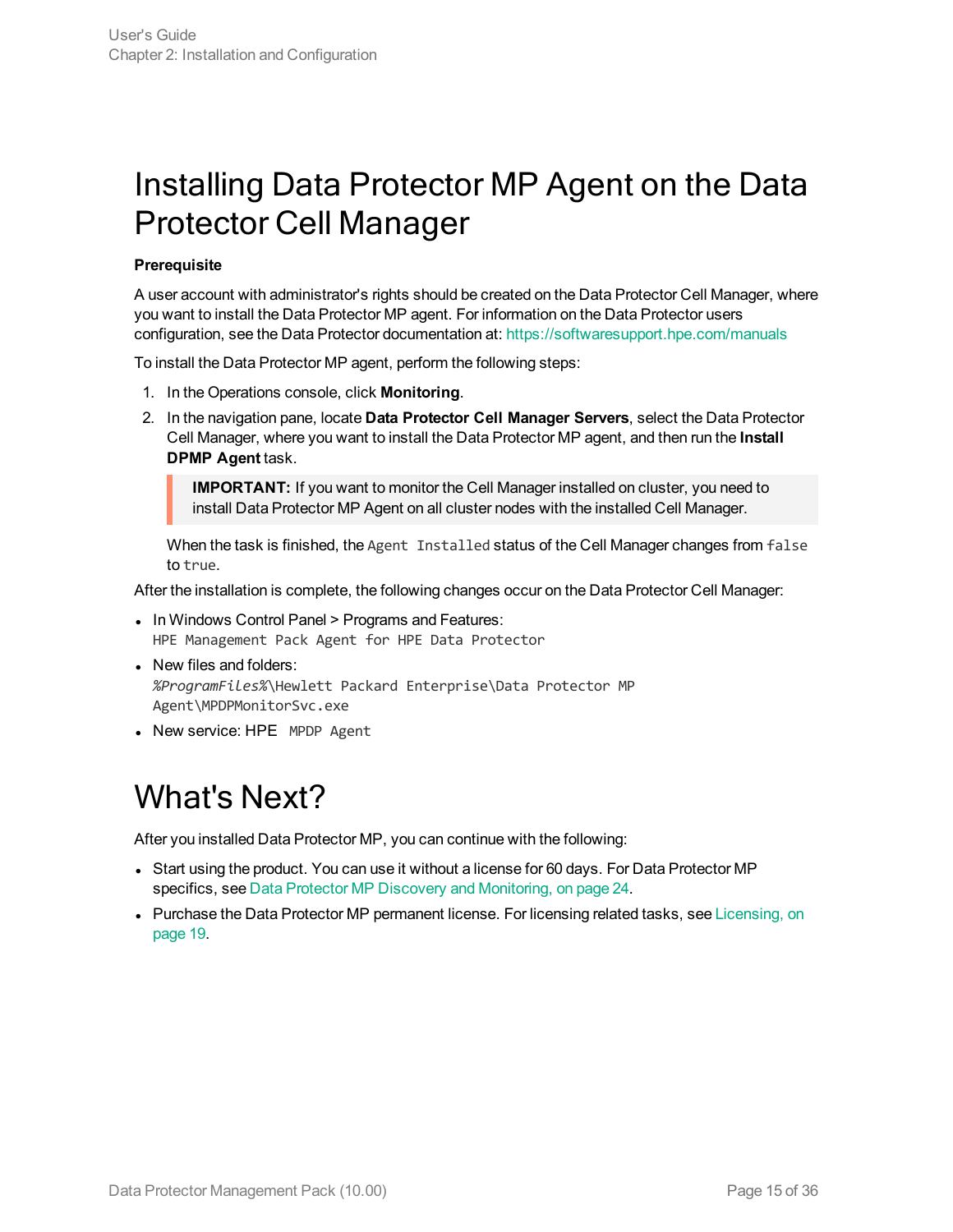# <span id="page-15-0"></span>Chapter 3: Upgrading Data Protector MP

To upgrade Data Protector MP from the previous version, perform the following steps:

- 1. Upgrade the Data Protector MP from the previous version on the SCOM management server:
	- a. Log in to the SCOM management server with an account that is a member of the Operations Manager Administrators role.
	- b. Insert the Data Protector MP installation DVD-ROM or mount the ISO image.
	- c. Follow the installation wizard to upgrade the Data Protector MP.
	- d. After you completed the wizard, the upgrade is performed.
- 2. Import a new version of the Data Protector MP. The procedure is the same as if you import the management pack for the first time. The Data Protector MP is upgraded to a new version during the import procedure. See [Importing](#page-11-1) Data Protector MP to SCOM, on page 12.
- 3. Upgrade Data Protector MP Agents on the Data Protector Cell Managers. The procedure is the same as if you install a Data Protector MP Agent on the Data Protector Cell Manager for the first time:
	- a. In the Operations console, click **Monitoring**.
	- b. In the navigation pane, locate **Data Protector Cell Manager Servers**, select the Data Protector Cell Manager, where you want to install the Data Protector MP agent, and then run the **Install DPMP Agent** task.

When the upgrade is finished, you can see the new version features after a discovery.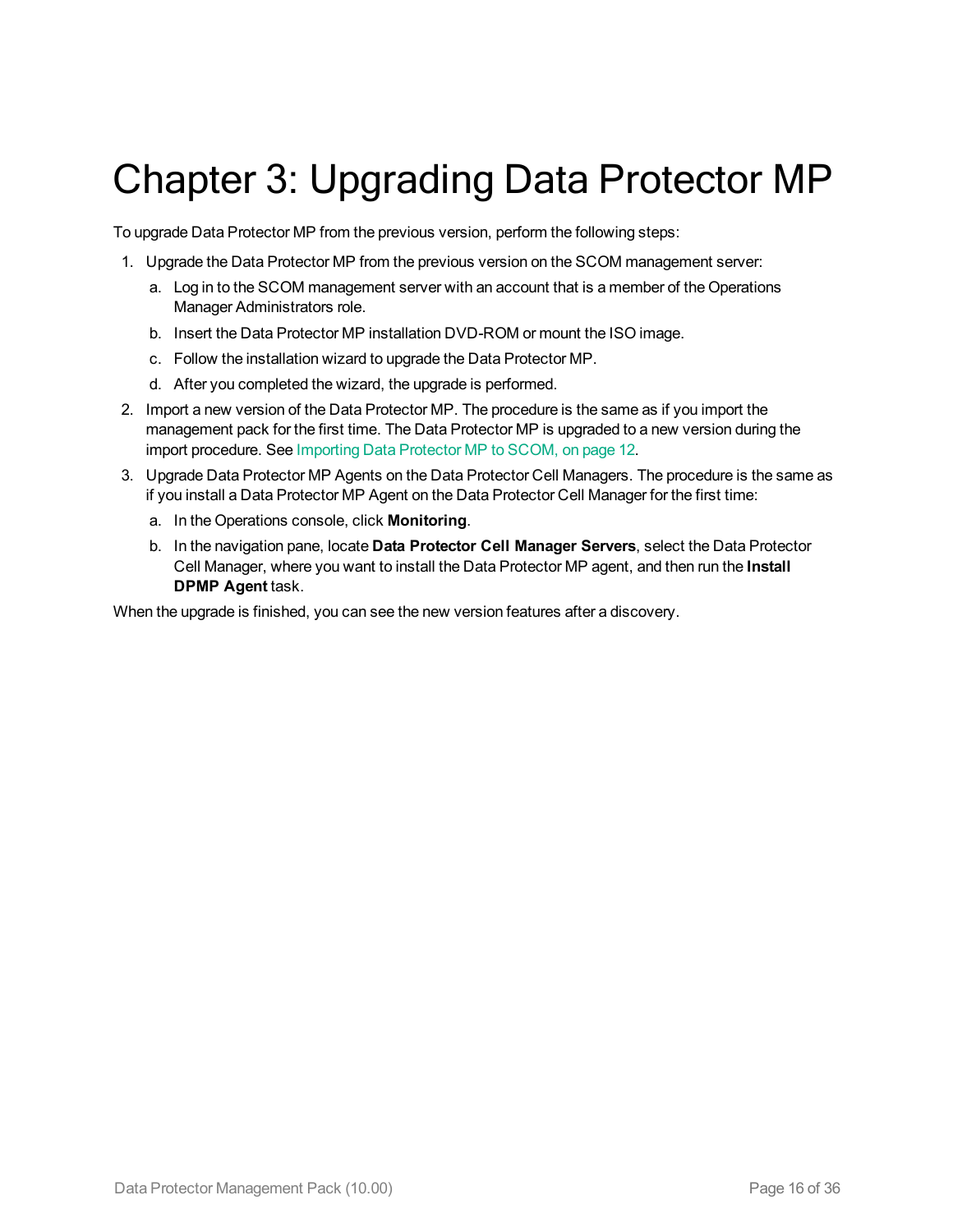# <span id="page-16-0"></span>Chapter 4: Removing Data Protector MP

To completely remove Data Protector MP from your SCOM environment, perform the following procedures:

- <span id="page-16-1"></span>1. [Removing](#page-16-1) the Data Protector MP Agent from the Cell Manager, below.
- 2. [Removing](#page-16-2) the Data Protector MP from the SCOM Console, below.

# Removing the Data Protector MP Agent from the Cell Manager

You can remove the Data Protector MP agent from a Data Protector Cell Manager using the SCOM console or locally, from the Cell Manager where it is installed.

To remove the Data Protector MP agent using the SCOM console, perform the following steps:

- 1. Log in to the SCOM management server with an account that is a member of the Operations Manager Administrators role.
- 2. In the Operations console, click **Monitoring**. In the navigation pane, locate **Data Protector Cell Manager Servers**, select the Data Protector Cell Manager, from which you want to remove the Data Protector MP agent, and then start the **Uninstall DPMP Agent** task.

Alternatively, you can remove the Data Protector MP agent locally on the Cell Manager system. Perform the following steps:

- 1. In the Windows Control Panel > Programs and Features, locate Hewlett Packard Enterprise MPDP Agent.
- 2. Right-click **Hewlett Packard Enterprise MPDP Agent** and then click **Uninstall**.

A warning dialog may appear informing you that other users are logged on to this computer. The program might not be removed completely, if another user is running it.Click **Continue**.

3. Follow the Data Protector MP Install Shield Wizard to remove the product.

After the task is complete, the following is removed from the Data Protector Cell Manager:

- In Windows Control Panel > Programs and Features the following program is not visible: Hewlett Packard Enterprise MPDP Agent
- The files and folders created during the installation are deleted. Note, that the generated files, such as log files or data files can remain on the system.
- <span id="page-16-2"></span>• The HPEMPDPAgent service is not present on the system.

## Removing the Data Protector MP from the SCOM Console

To remove the Data Protector MP from the SCOM console, perform the following steps: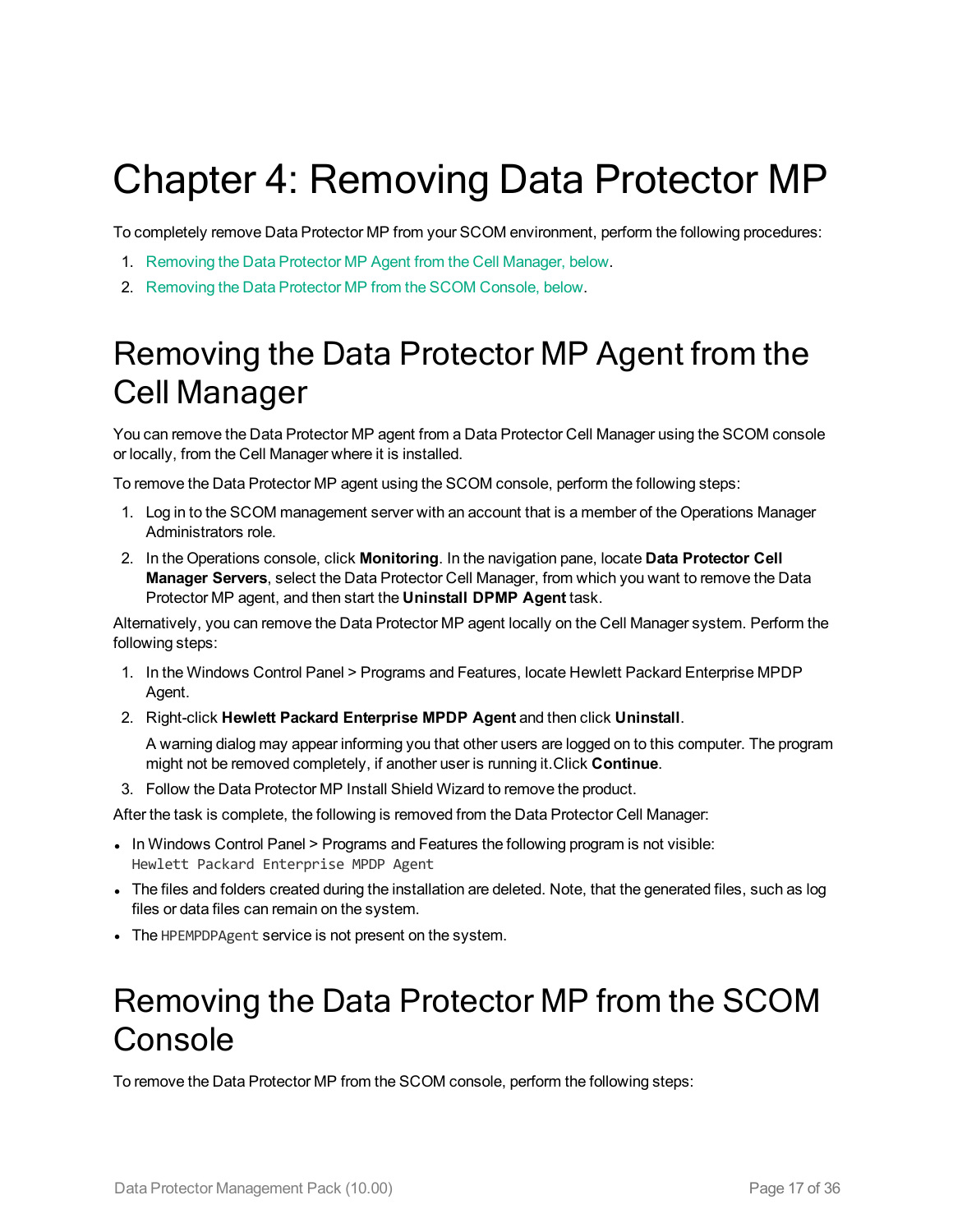- 1. Log in to the SCOM management server with an account that is a member of the Operations Manager Administration role.
- 2. In the Operations console, click **Administration** and then click **Management Packs**.
- 3. In the Management Packs pane, right-click the **Data Protector MP** and then click **Delete**.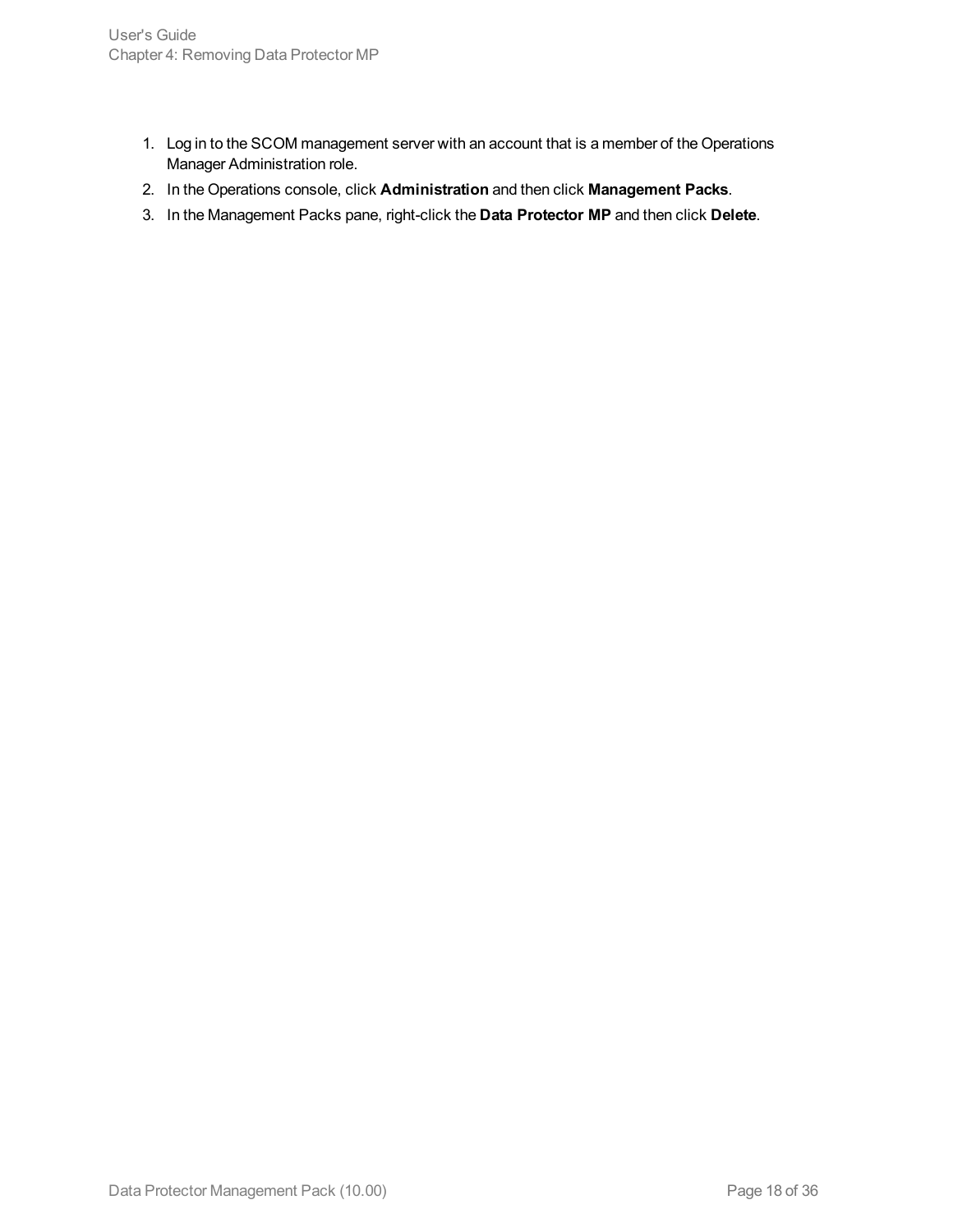# <span id="page-18-0"></span>Chapter 5: Licensing

After you installed and configured Data Protector MP on the SCOM management server, you can start using it immediately. An Instant-On password is built in the product when first installed. You are able to use the software for 60 days and buy a permanent license within this period. If you don't buy a permanent license, only a limited functionality will be available after 60 days.

### <span id="page-18-1"></span>How Licensing Works

Use the Data Protector MP Licensing Tool located on the SCOM management server to request and manage the Data Protector MP license for your monitored environment.

#### **Prerequisite**

You have already bought the Data Protector MP license and have an entitlement order.

Perform the following licensing tasks:

- 1. Configure a license request. See [Configuring](#page-18-2) License Requests, below.
- 2. Request and obtain licenses from the web licensing portal. See [Requesting](#page-19-0) and Retrieving Licenses, on the next [page.](#page-19-0)
- 3. Activate the licenses to start using Data Protector MP. See [Activating](#page-20-0) Licenses, on page 21.
- 4. Update the license information on the monitored Cell Managers. See Updating License [Information](#page-21-0) on the [Monitored](#page-21-0) Systems, on page 22.
- 5. You can always verify the licensing related information. See Verifying [Licenses,](#page-21-1) on page 22.

#### **NOTE:**

If you add a new Cell Manager after performing all licensing tasks, you should repeat the whole licensing procedure for this newly added Cell Manager.

When you do not want to monitor any of the Cell Managers with the Data Protector MP license deployed, you can remove the license from this Cell Manager and use it later on other systems. See [Removing](#page-22-0) Licenses from the [Monitored](#page-22-0) System, on page 23.

# <span id="page-18-2"></span>Configuring License Requests

To obtain a Data Protector MP license, submit a request form to the web licensing portal located at: [http://hp](http://hp-licensing.comtrade.com/)[licensing.comtrade.com](http://hp-licensing.comtrade.com/)

To request your Data Protector MP licenses, perform the following steps:

- 1. On the SCOM management server, use the Start menu to navigate to Programs > Hewlett Packard Enterprise > Data Protector Management Pack > Licensing Tool.
- 2. Click **Licensing Tool**.
- 3. In the Data Protector Management Pack Licensing Tool, click **Add** to add a system to the license request list.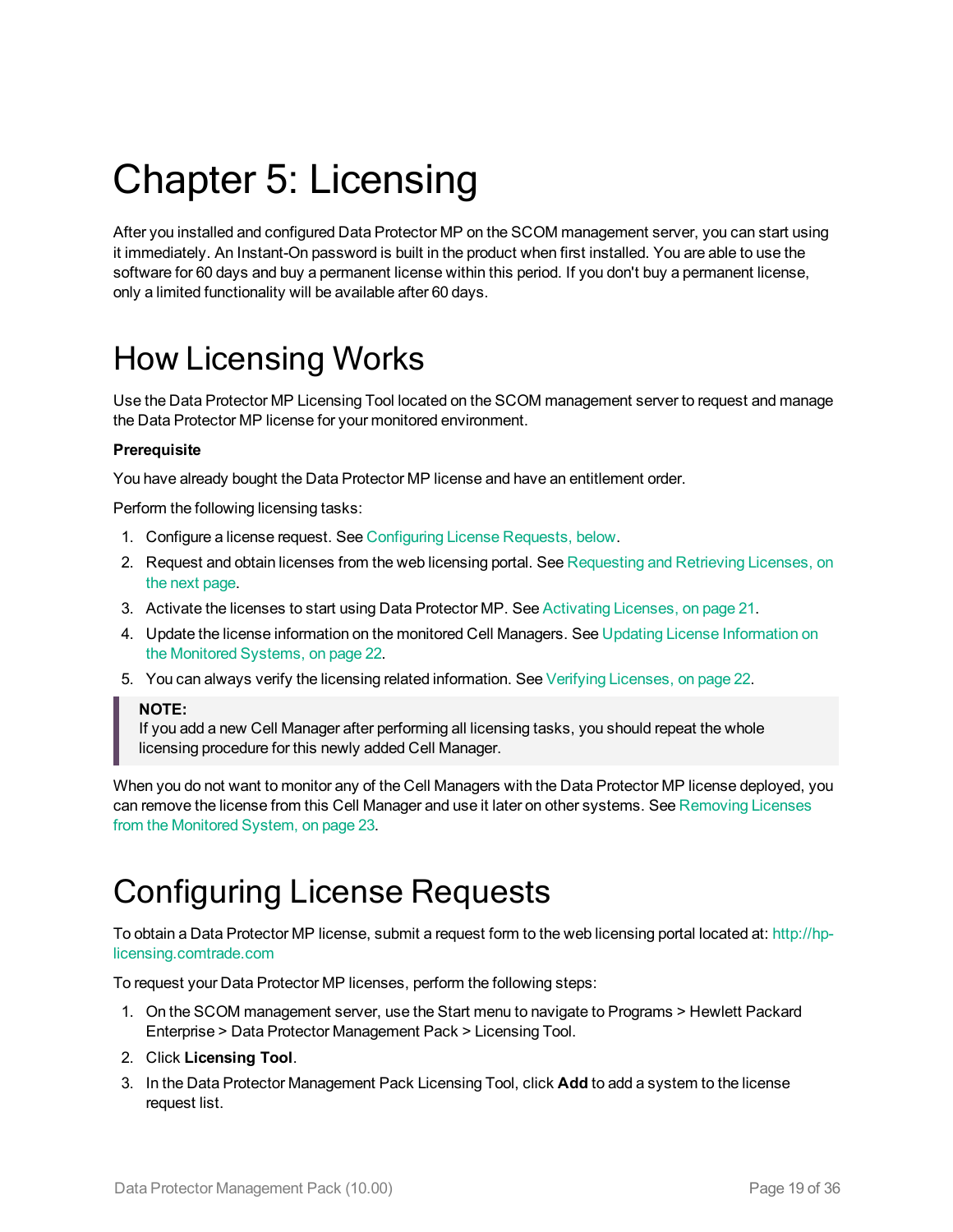- 4. In the Add system dialog, you can do one of the following:
	- **Enter the Cell Manager name manually and then click OK** to add the system to a list.
	- <sup>l</sup> Click **Discover** to get a list of systems, for which you can send a license request. In the Discovered systems dialog, select the discovered systems that you want to add to the license request list and then click **OK**.

| 5                           |                    |            | HPE Data Protector Management Pack Licensing Tool                            | $\mathbf{x}$<br>$\Box$ |
|-----------------------------|--------------------|------------|------------------------------------------------------------------------------|------------------------|
|                             | Licensing          |            |                                                                              |                        |
|                             |                    |            |                                                                              |                        |
|                             | System             | State      | Expiration date                                                              | Add                    |
|                             | ena                | New        |                                                                              | Remove                 |
|                             |                    |            |                                                                              | Extend                 |
|                             | 癖                  | Add system |                                                                              | x                      |
|                             |                    |            |                                                                              |                        |
|                             | System name:       |            | Discover                                                                     |                        |
|                             |                    |            |                                                                              |                        |
|                             |                    | <b>OK</b>  | Cancel                                                                       |                        |
|                             |                    |            |                                                                              | Request                |
|                             |                    |            |                                                                              | Activate               |
|                             | with this product. |            | You must obtain a valid license key for every system that you want to manage |                        |
| -<br><b>Hewlett Packard</b> |                    |            |                                                                              |                        |
| Enterprise                  |                    |            |                                                                              |                        |
|                             |                    | <b>OK</b>  | Cancel                                                                       |                        |
|                             |                    |            |                                                                              | шi                     |

5. In the Data Protector Management Pack Licensing Tool, click **Request**, enter your company name, and then click **OK**.

A message box appears, specifying the location of the dpmp\_license\_requests.dat license request file for the discovered Cell Managers. The state of the systems in the list changes to Requested.

Example of the dpmp\_license\_requests.dat license request file:

```
CN MyCompany
PID dpmp
ND LITEHOUSE
HSUD DB2FBE444DE05E2AB9CB899AD92D269C
NEXT NODE
```
### <span id="page-19-0"></span>Requesting and Retrieving Licenses

After you created a license request file, perform the following steps to obtain the licenses:

- 1. Connect to the web licensing portal at: [http://hp-licensing.comtrade.com](http://hp-licensing.comtrade.com/)
- 2. If you already have a licensing portal account, click **Sign in**, enter your user name and password,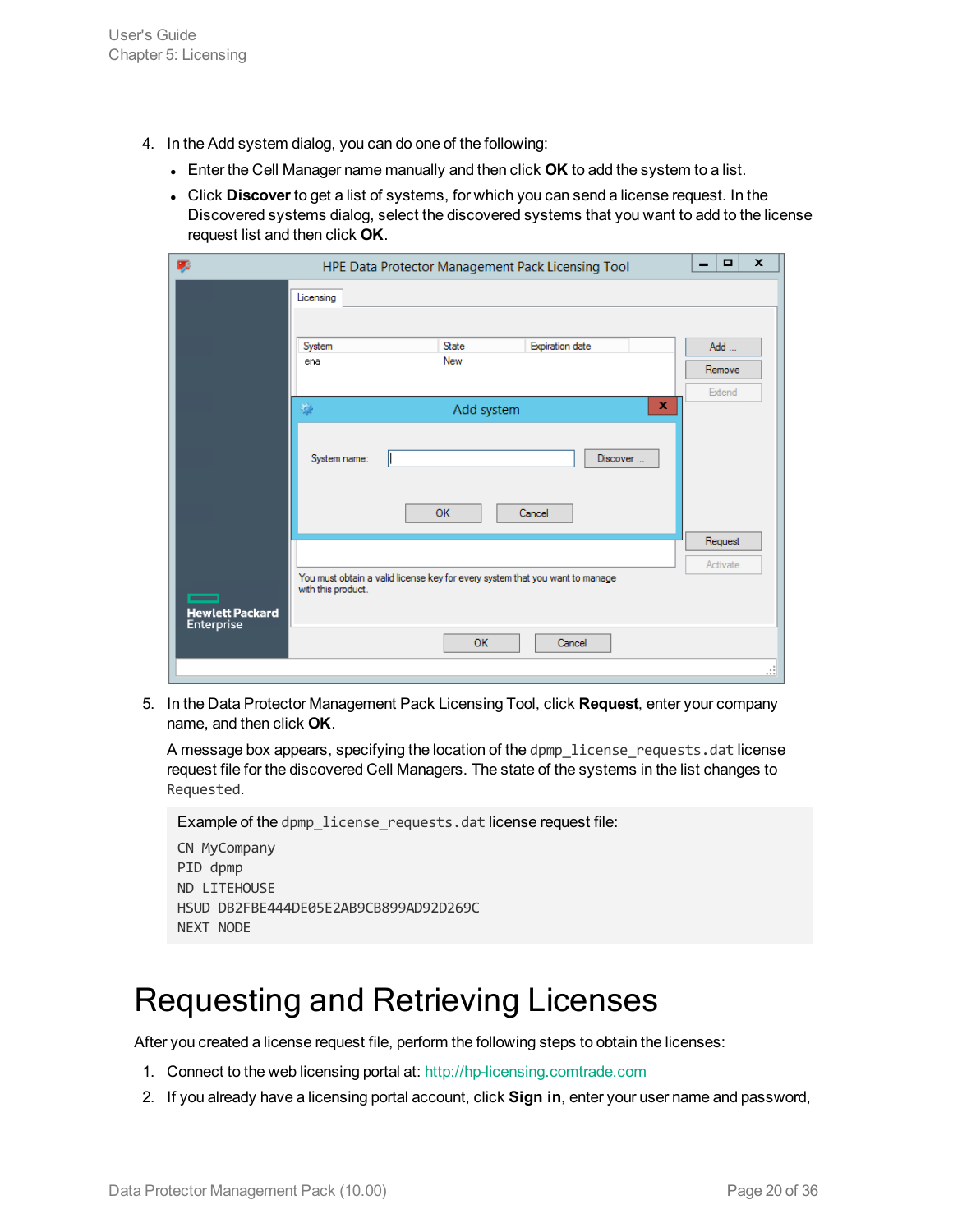and then click **Login**. Otherwise, create an account and then sign in with a newly created user account.

- 3. Click the **License Activation** link and then enter the Entitlement Order in the text box. Click **Next**.
- 4. Select **HPE Data Protector Management Pack**, browse for your license request file, and then click **Send Request**.

Within a few minutes, you should receive an email with a license activation file dpmp licact new.dat attached.

# <span id="page-20-0"></span>Activating Licenses

After you submit your license request for Data Protector MP licenses to the web licensing portal, you get an email with a product license activation file attached. To activate the licenses, perform the following steps:

- 1. On the SCOM management server copy the license activation file dpmp\_licact\_new.dat to *%ProgramData%*\Hewlett Packard Enterprise\MPShare\Data Protector MP.
- 2. Use the Start menu to navigate to **Programs > Hewlett Packard Enterprise > Data Protector Management Pack > Licensing Tool**.
- 3. Click **Licensing Tool**.

| 夣                      |                                                                              |           | HPE Data Protector Management Pack Licensing Tool | x<br>o   |
|------------------------|------------------------------------------------------------------------------|-----------|---------------------------------------------------|----------|
|                        | Licensing                                                                    |           |                                                   |          |
|                        |                                                                              |           |                                                   |          |
|                        | System                                                                       | State     | Expiration date                                   | Add      |
|                        | dva                                                                          | Activated | Never                                             |          |
|                        | ena                                                                          | Activated | Never                                             | Remove   |
|                        | <br>∲tri                                                                     | Requested |                                                   | Extend   |
|                        |                                                                              |           |                                                   |          |
|                        |                                                                              |           |                                                   |          |
|                        |                                                                              |           |                                                   |          |
|                        |                                                                              |           |                                                   |          |
|                        |                                                                              |           |                                                   |          |
|                        |                                                                              |           |                                                   |          |
|                        |                                                                              |           |                                                   |          |
|                        |                                                                              |           |                                                   |          |
|                        |                                                                              |           |                                                   |          |
|                        |                                                                              |           |                                                   | Request  |
|                        |                                                                              |           |                                                   | Activate |
|                        | You must obtain a valid license key for every system that you want to manage |           |                                                   |          |
| <b>Contract</b>        | with this product.                                                           |           |                                                   |          |
| <b>Hewlett Packard</b> |                                                                              |           |                                                   |          |
| Enterprise             |                                                                              |           |                                                   |          |
|                        |                                                                              | OK        | Cancel                                            |          |
|                        |                                                                              |           |                                                   |          |
|                        |                                                                              |           |                                                   | лł       |
|                        |                                                                              |           |                                                   |          |
| <b>NOTE:</b>           |                                                                              |           |                                                   |          |

If the Activate button is not enabled, make sure that you completed step 1.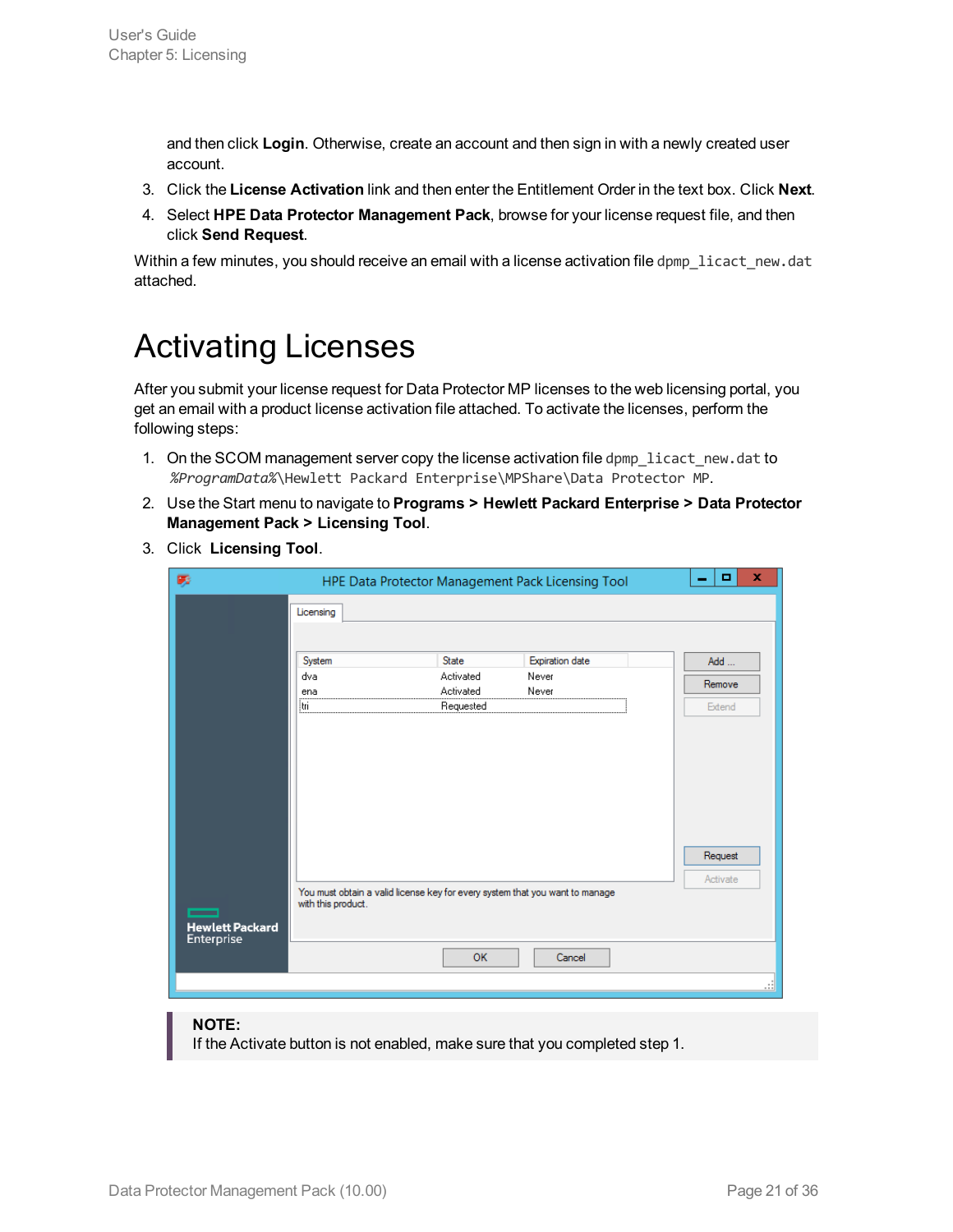| 孁                                         |                    |                                                                              | HPE Data Protector Management Pack Licensing Tool | ۰<br>x              |
|-------------------------------------------|--------------------|------------------------------------------------------------------------------|---------------------------------------------------|---------------------|
|                                           | Licensing          |                                                                              |                                                   |                     |
|                                           | System             | State                                                                        | <b>Expiration date</b>                            | Add                 |
|                                           | dva                | Activated                                                                    | Never                                             |                     |
|                                           | ena                | Activated                                                                    | Never                                             | Remove              |
|                                           | tri                | Activated                                                                    | Never                                             | Extend              |
|                                           |                    | You must obtain a valid license key for every system that you want to manage |                                                   | Request<br>Activate |
| -<br><b>Hewlett Packard</b><br>Enterprise | with this product. |                                                                              |                                                   |                     |
|                                           |                    | <b>OK</b>                                                                    | Cancel                                            |                     |
|                                           |                    |                                                                              |                                                   | Ш                   |

4. Click **Activate**. A confirmation of a successful license activation appears. Click **OK**.

## <span id="page-21-0"></span>Updating License Information on the Monitored Systems

As you deployed the Data Protector MP agent to a Cell Manager before the licensing procedure, you should update the license information on all monitored systems. Otherwise, the Data Protector MP will not collect any information from the system with the installed Data Protector MP agent. Deploy the license files from the SCOM management server to make them effective on the monitored Cell Managers. Perform the following steps:

- 1. Log in to the SCOM management server with an account that is a member of the Operations Manager Administrators role.
- 2. In the Operations console, click **Monitoring**. In the navigation pane, locate **Data Protector Cell Manager Servers**, select the Data Protector Cell Manager, where you want to update the license information, and then start the **Update DPMP Agent License** task.

# <span id="page-21-1"></span>Verifying Licenses

You can check the state of your licenses at any time by starting the Data Protector MP Licensing Tool on the SCOM management server:

Use the Start menu to navigate to **Programs > Hewlett Packard Enterprise > Data Protector Management Pack > Licensing Tool**.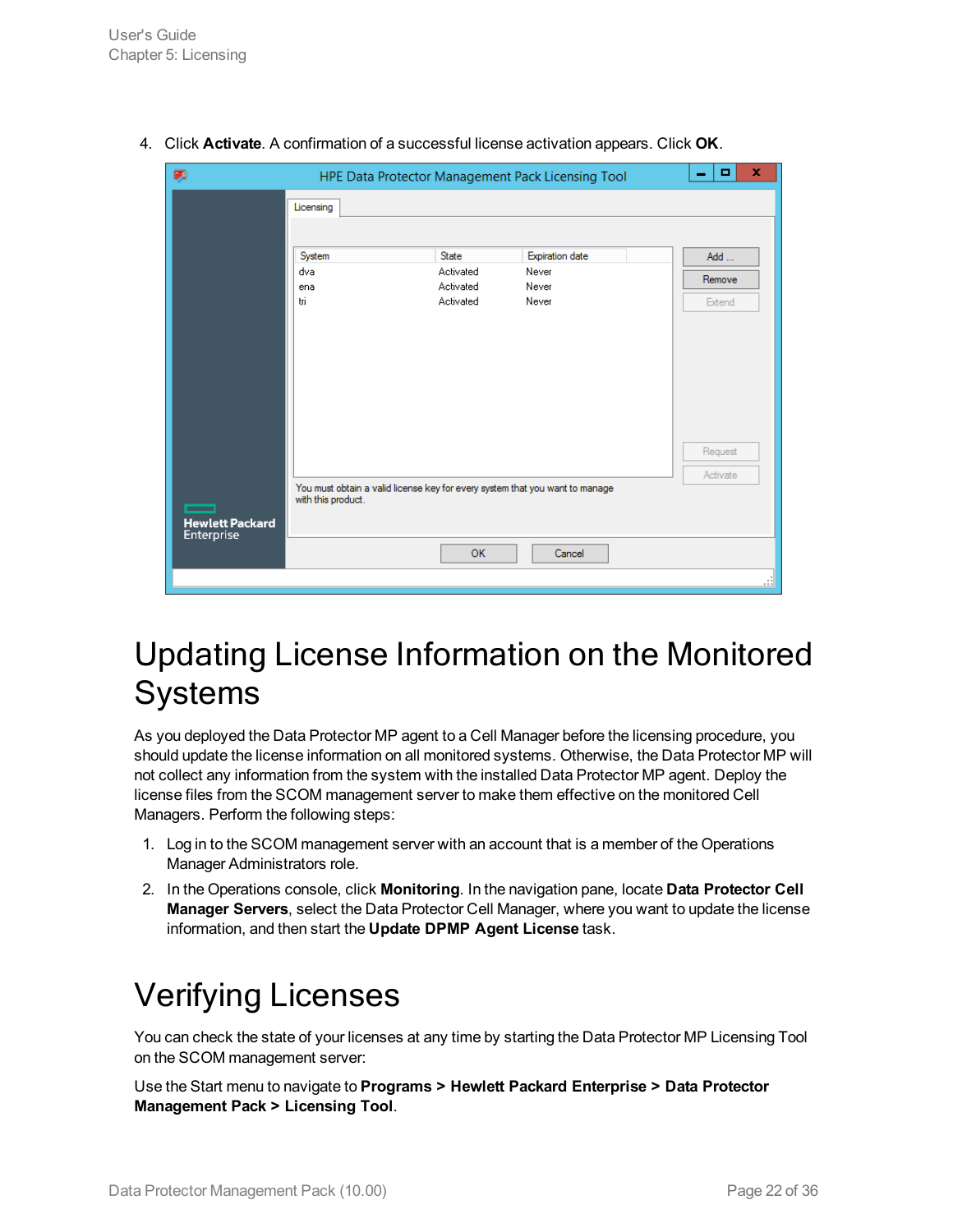## <span id="page-22-0"></span>Removing Licenses from the Monitored System

You can remove a license from the Cell Manager using the web licensing portal.

- 1. Connect to the web licensing portal at: [http://hp-licensing.comtrade.com](http://hp-licensing.comtrade.com/)
- 2. Sign in to the web licensing portal.
- 3. Click the **License Redesignation** link and follow the instructions to complete the procedure.

The system will automatically process your request and send you the updated licensing information by email. You can later use the released licenses on other Cell Managers that you want to monitor.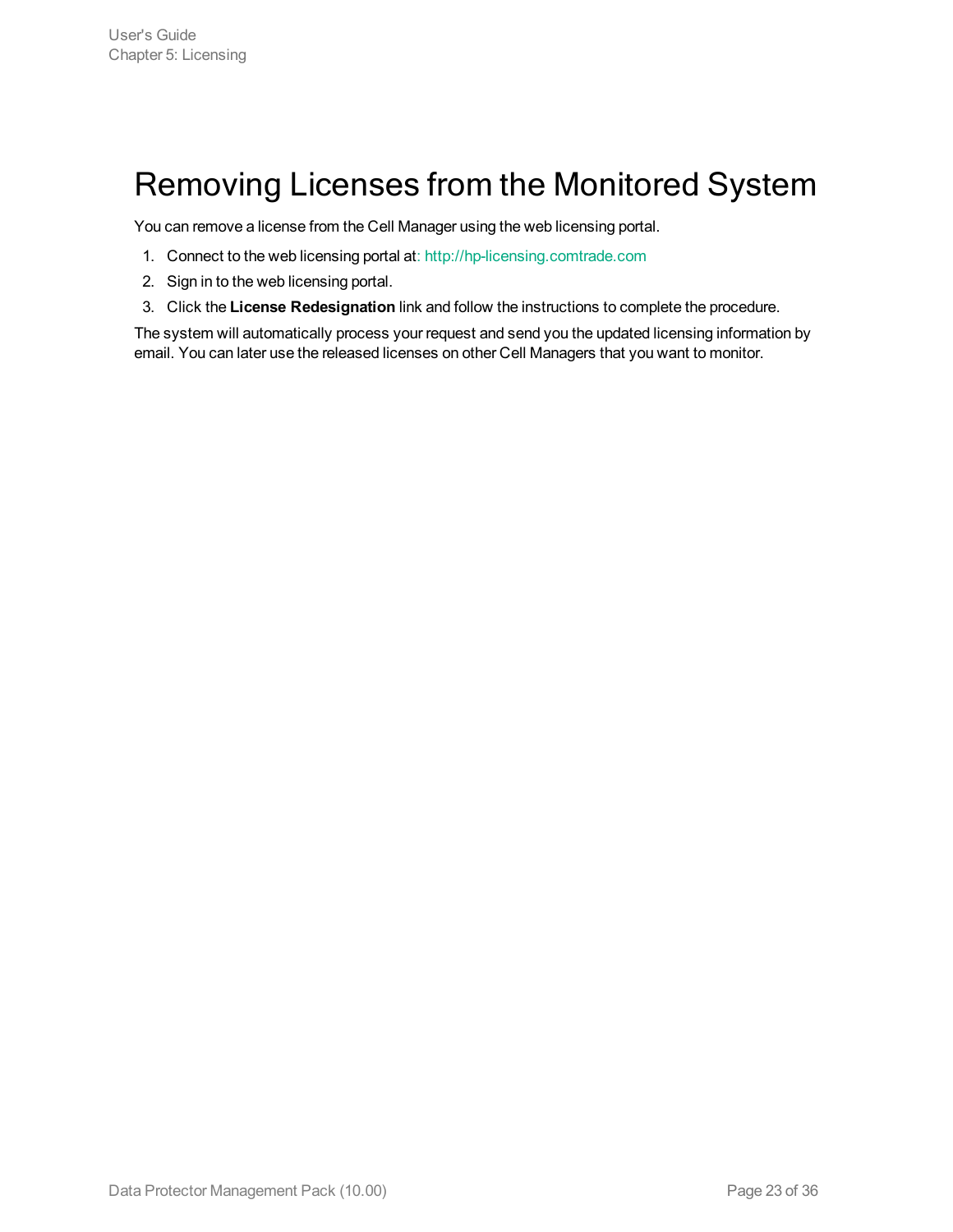# <span id="page-23-0"></span>Chapter 6: Data Protector MP Discovery and Monitoring

The functionality of the Data Protector MP is comparable to the functionality of other management packs used with the SCOM environment. This chapter describes specifics of the Data Protector MP features set and advises on available configuration options. The following topics are described:

- **.** [Discovered](#page-23-1) Objects, below.
- Data [Protector](#page-24-0) MP Tasks, on the next page.
- Data Protector MP [Monitors,](#page-26-0) on page 27.
- Data [Protector](#page-32-0) MP Rules, on page 33.
- <span id="page-23-1"></span>• Tuning Thresholds for [Performance](#page-33-0) Monitors and Rules, on page 34.

### Discovered Objects

Data Protector MP discovers the object types described in the following table:

| <b>Icon</b>              | <b>Object Type</b>             | <b>Description</b>                                                                                                                                                                                                                                                                                                          |
|--------------------------|--------------------------------|-----------------------------------------------------------------------------------------------------------------------------------------------------------------------------------------------------------------------------------------------------------------------------------------------------------------------------|
| ₩                        | Data Protector cell            | A set of systems that are under the control of a Cell Manager. Central<br>control is available to administer the backup and restore policies and<br>tasks.                                                                                                                                                                  |
| <b>T.</b>                | Data Protector Cell<br>Manager | The main system in the cell where the essential Data Protector<br>software is installed and from which all backup and restore activities<br>are managed. Each cell has one Cell Manager system.                                                                                                                             |
| $\overline{\phantom{a}}$ | Data Protector IDB             | The Data Protector Internal Database. IDB is an embedded database<br>located on the Cell Manager and keeps information regarding which<br>data was backed up, to which media it was backed up, how backup,<br>restore, and other sessions were run, which devices, libraries, and<br>disk arrays are configured, and so on. |
|                          | Data Protector client          | Any system configured with any Data Protector component and<br>configured in a cell.                                                                                                                                                                                                                                        |
| ٢Ē                       | Hypervisor host                | Hyper-V system configured within the Data Protector Virtual<br>Environment integration. To check the hypervisor type, right-click the<br>icon and then select Instance properties. The application server type<br>hyperv is specified.                                                                                      |
| $\bullet$                | Hypervisor host                | ESX(i) Server system configured within the Data Protector Virtual<br>Environment integration. To check the hypervisor type, right-click the<br>icon and then select <b>Instance properties</b> . The application server type<br>esx is specified.                                                                           |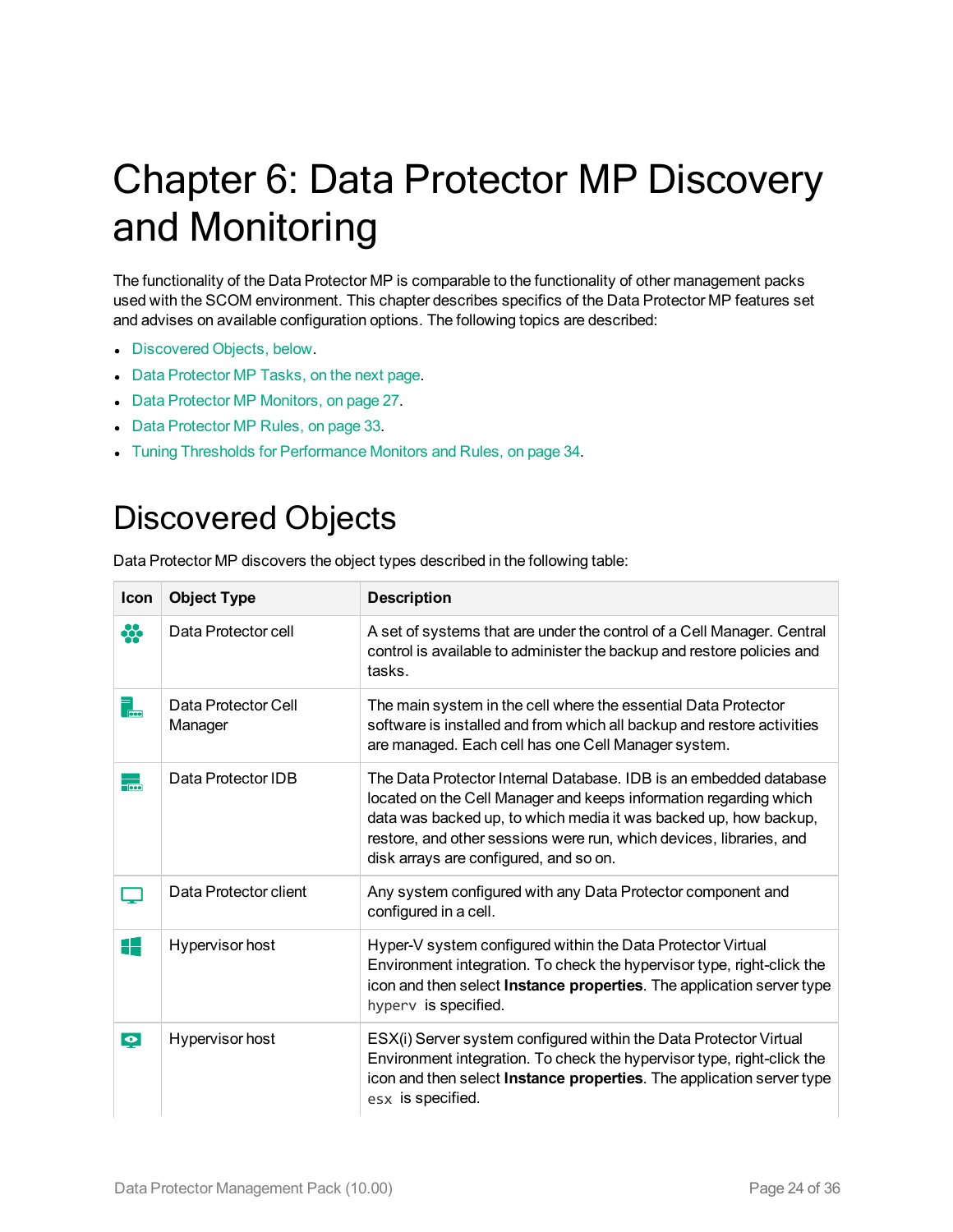| <b>Icon</b>         | <b>Object Type</b>                         | <b>Description</b>                                                                                                                                                                                                             |
|---------------------|--------------------------------------------|--------------------------------------------------------------------------------------------------------------------------------------------------------------------------------------------------------------------------------|
| Ҧ                   | Management host for<br>virtual environment | VMware vCloud Director or VMware vCenter Server that manages<br>resources (datacenters, resource pools, virtual machines) in the<br>VMware virtual environment within the Data Protector Virtual<br>Environment integration.   |
| ∏¦<br>Tii           | VMware datacenter                          | An organizational unit that consists of one or more ESX(i) Server<br>systems and the related storage for virtual machines (datastores) and<br>that is configured within the Data Protector Virtual Environment<br>integration. |
|                     | VMware resource pool                       | A VMware resource pool (the aggregated physical compute hardware<br>allocated to virtual machines) configured in a VMware virtual<br>infrastructure within the Data Protector Virtual Environment<br>integration.              |
| 冖                   | Virtual machines                           | Virtual machines configured within the Data Protector Virtual<br>Environment integration.                                                                                                                                      |
| — <del></del>       | Data Protector devices                     | A device configured for use with Data Protector, which can write data<br>to and read data from storage media.                                                                                                                  |
| $\mathbf{Q}_\alpha$ | Data Protector services                    | Data Protector services: Cell Request Server (CRS), Inet,<br>Application Server (HPDP AS), IDB connection pool (IDBCP).                                                                                                        |
|                     | Data Protector services                    | Data Protector services: Key Management Server (KMS), License<br>Service (LIC), Media Management Daemon (MMD).                                                                                                                 |

# <span id="page-24-0"></span>Data Protector MP Tasks

Besides the default tasks available within SCOM, Data Protector MP provides the Data Protector specific tasks. The Data Protector specific tasks are visible in the Monitoring context of the SCOM console, and depend on the monitor you are currently viewing. You can start a task from a respective monitor.

See a list of the Data Protector specific tasks, their locations, and short descriptions in the following table:

| Task                  | <b>Description</b>                                                                                                                                                                                                                                                                                      | Location                                                                          |
|-----------------------|---------------------------------------------------------------------------------------------------------------------------------------------------------------------------------------------------------------------------------------------------------------------------------------------------------|-----------------------------------------------------------------------------------|
| Install MPDP<br>Agent | Installs the Data Protector MP agent on the Data<br>Protector Cell Managers, which you want to monitor.<br>Parameters: Upgrade=False   True<br>If True, the installed agent is upgraded to a newer<br>version.<br>If False, the installed agent is uninstalled and a new<br>agent version is installed. | Data Protector Cell<br><b>Manager Servers</b><br>monitor $>$ Cell<br>Servers item |
| Uninstall MPDP        | Removes the Data Protector MP agent from the Data                                                                                                                                                                                                                                                       |                                                                                   |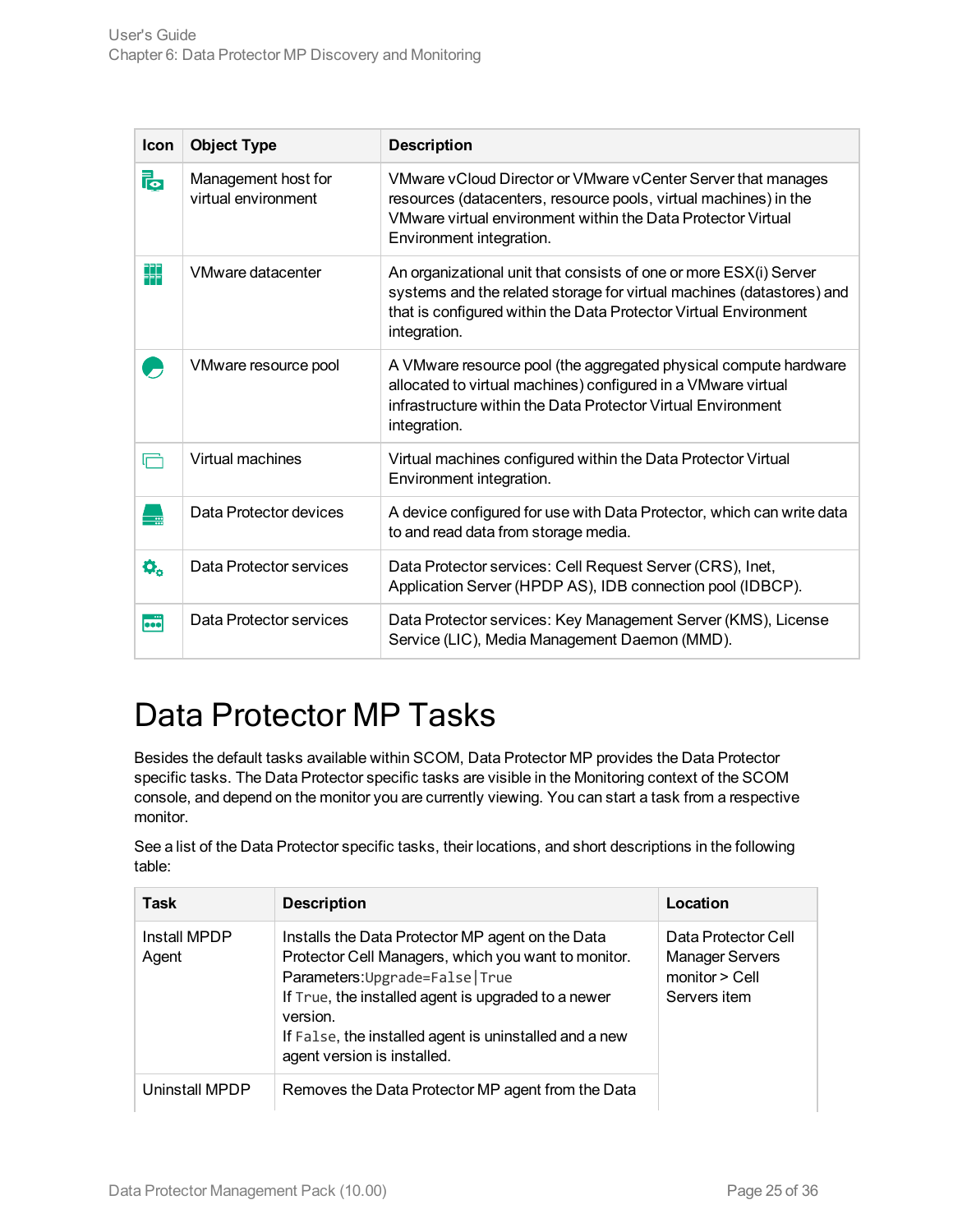| <b>Task</b>                                  | <b>Description</b>                                                                                                                                                                                                                                                                            | Location                                      |
|----------------------------------------------|-----------------------------------------------------------------------------------------------------------------------------------------------------------------------------------------------------------------------------------------------------------------------------------------------|-----------------------------------------------|
| Agent                                        | Protector Cell Managers, which you do not want to<br>monitor anymore.                                                                                                                                                                                                                         |                                               |
| Update MPDP<br><b>Agent License</b>          | Updates the license information on the monitored Cell<br>Managers with the Data Protector MP agent installed.                                                                                                                                                                                 |                                               |
| <b>Check Dependent</b><br><b>NT Services</b> | Checks the state of the services, which the target<br>service depends on.                                                                                                                                                                                                                     | Data Protector Cell<br><b>Manager Servers</b> |
| Set Agent<br>Debugging                       | Enables or disables the Data Protector MP agent to<br>write debug output into a log file. Enables debug level,<br>directory, and the debug log suffix.                                                                                                                                        | monitor > Agent<br>Service State item         |
| <b>Start NT Service</b>                      | Starts Windows service.                                                                                                                                                                                                                                                                       |                                               |
| Stop NT Service                              | Stops Windows service.                                                                                                                                                                                                                                                                        |                                               |
| <b>Update Agent</b><br>Configuration         | Enables the SCOM user to set time intervals for<br>discovery, event check cycles, and health check<br>cycles.                                                                                                                                                                                 |                                               |
| Disable Client<br>Updates                    | Disables the Data Protector MP agent to update the<br>client's health status. Note, when disabled, the client's<br>health status is always OK (green).                                                                                                                                        | <b>Client State monitor</b>                   |
| <b>Enable Client</b><br>Updates              | Enables the Data Protector MP agent to update the<br>client's health status.                                                                                                                                                                                                                  |                                               |
| <b>Patch Status</b>                          | Lists Data Protector patches installed on the Data<br>Protector clients.                                                                                                                                                                                                                      |                                               |
| <b>Restart Backup</b>                        | Restarts the last failed backup session.<br>Parameters: RestartSession=False   True<br>If True, session is resumed from where it failed.<br>Supported only for WinFS   Filesystem   Oracle8. For<br>other applications, an error is returned.<br>If False, session starts from the beginning. |                                               |
| <b>Get Session</b><br>Report                 | Provides the session report for the last backup session.                                                                                                                                                                                                                                      |                                               |
| <b>Export Client</b>                         | Exports the client from the cell. This enables you to<br>remove a client from the cell without uninstalling its<br>Data Protector components.                                                                                                                                                 |                                               |
| <b>Client Backup</b><br>Report               | Provides all end-user backup related information for the<br>selected client.                                                                                                                                                                                                                  |                                               |
| <b>Confirm Mount</b><br>Request              | Confirms the mount request to continue the backup<br>session. A medium should be inserted into device.                                                                                                                                                                                        | Device State monitor                          |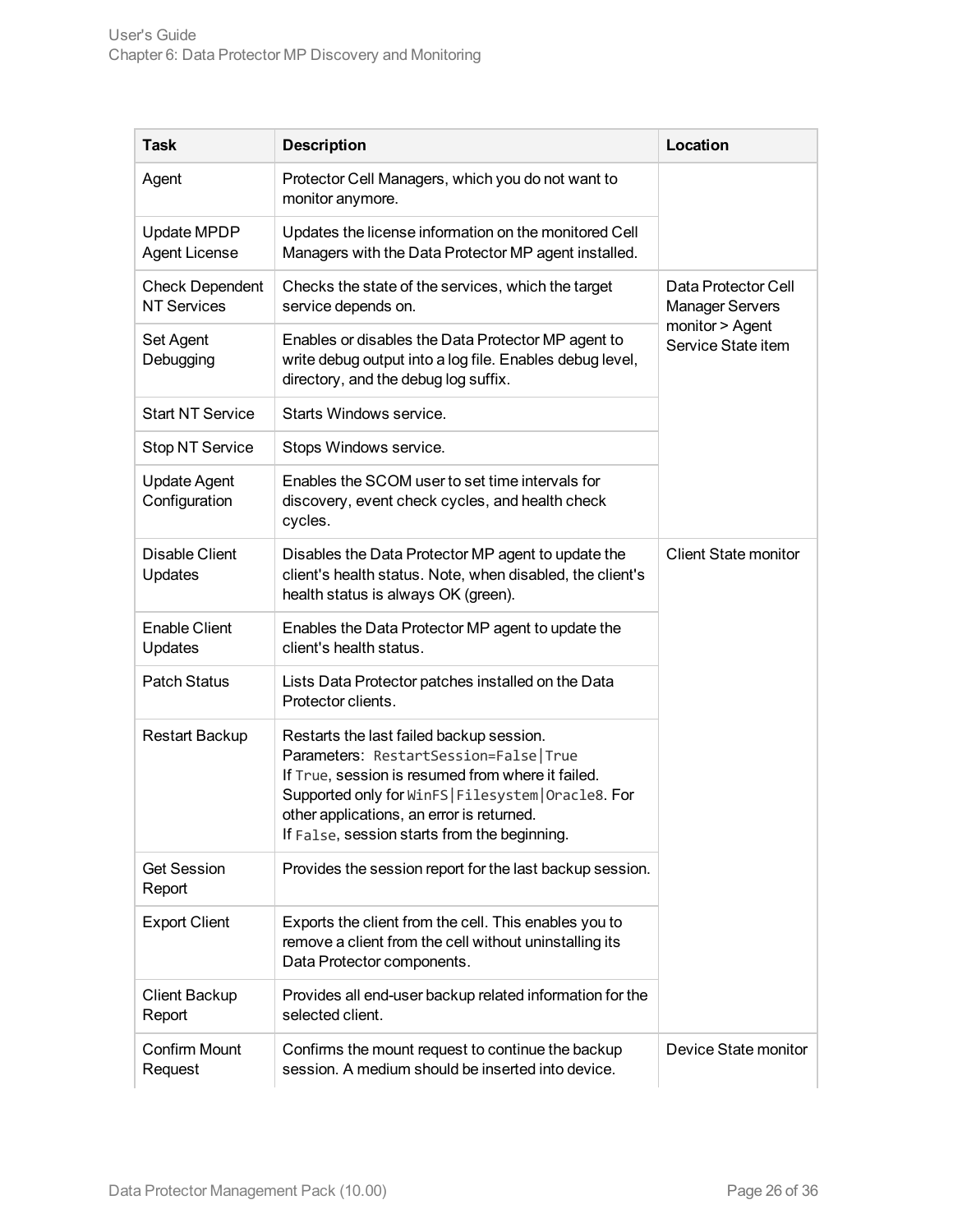| <b>Task</b>                           | <b>Description</b>                                                                                                                              | Location                                                                                    |
|---------------------------------------|-------------------------------------------------------------------------------------------------------------------------------------------------|---------------------------------------------------------------------------------------------|
| <b>Cancel Mount</b><br>Request        | Cancels the mount request and stops the backup<br>session.                                                                                      |                                                                                             |
| <b>Get Device Error</b><br>Report     | Provides a report for the device with an error occurred.                                                                                        |                                                                                             |
| <b>Check Service</b><br><b>Status</b> | Checks whether the services on the Cell Manager are<br>running properly by running the omnisv - status<br>command.                              | Server State monitor                                                                        |
| <b>Import Client</b>                  | Imports the client to a cell. This allows you to move a<br>client between two cells without reinstalling the Data<br>Protector components.      |                                                                                             |
| Show Cell<br>Information              | Shows the Data Protector cell related information<br>(number of clients, backup specifications, Media<br>Management server, Licensing service). |                                                                                             |
| Show Database<br>Report               | Checks the consistency of the Data Protector internal<br>database (IDB) and displays the summary of the<br>check.                               |                                                                                             |
| <b>Show Unused</b><br>Devices         | Lists the configured destination devices that are not<br>used for backup, object copy, or object consolidation.                                 |                                                                                             |
| <b>Start Service</b>                  | Starts the services on the Cell Manager by running the<br>omnisy -start command.                                                                |                                                                                             |
| <b>Stop Service</b>                   | Stops the services on the Cell Manager by running the<br>omnisv - stop command.                                                                 |                                                                                             |
| Show Licensing<br>Information         | Lists all licenses and the available number of licenses.                                                                                        | Data Protector<br>Topology monitor ><br>locate and select the<br>Licensing service<br>(LIC) |

### <span id="page-26-0"></span>Data Protector MP Monitors

Besides the default monitors available within SCOM, Data Protector MP provides the Data Protector specific monitors. For each Data Protector specific monitor, a knowledge article is provided. If you want to view monitors and knowledge articles for a specific object, select this object in the SCOM console, and open the SCOM Heath Explorer.

See a list of the Data Protector specific monitors and the related product knowledge articles below:

#### **NOTE:**

You cannot click the links to the SCOM tasks or views that are provided in the knowledge articles in the sections below, they are only for your information. You can use these links only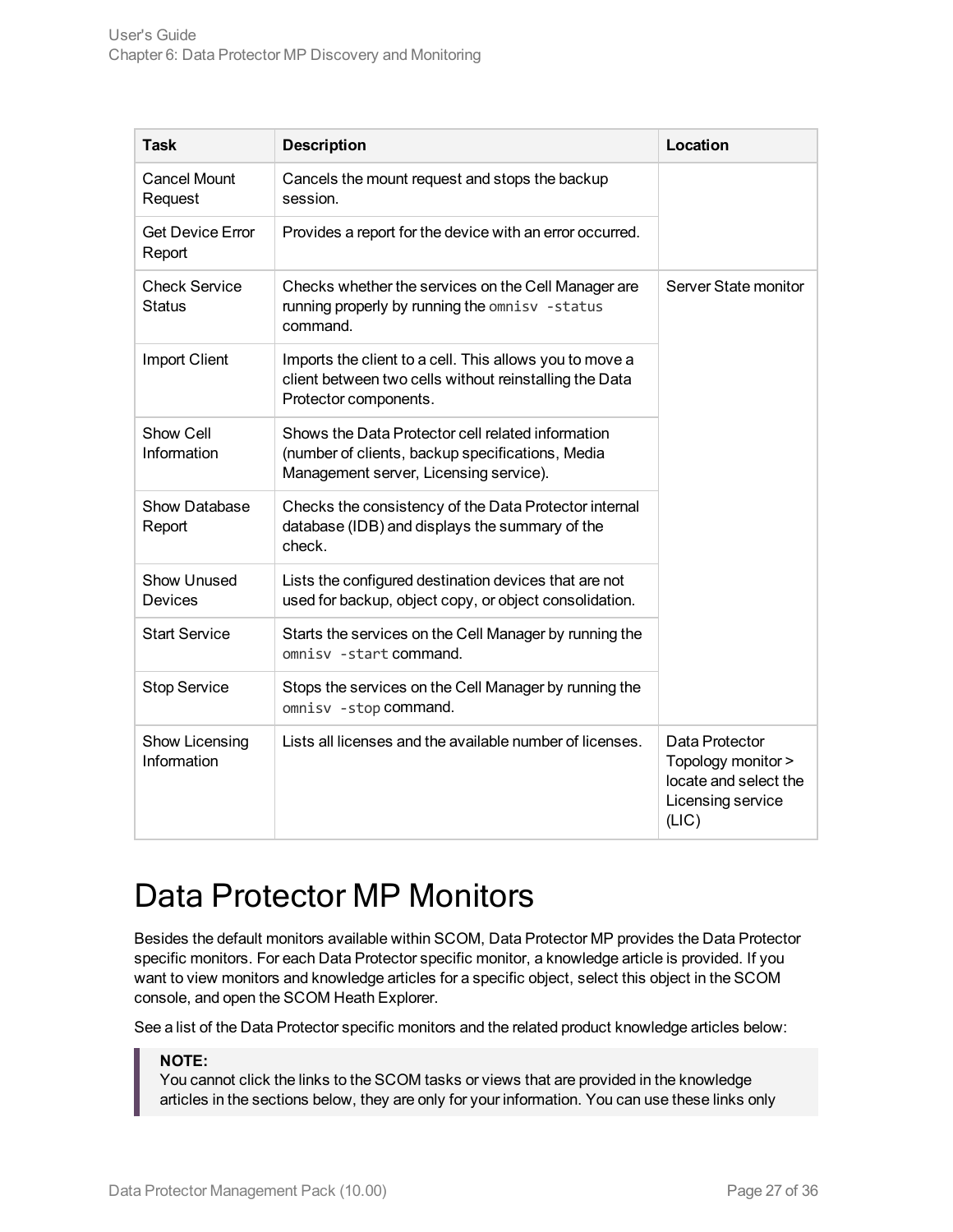<span id="page-27-0"></span>from the SCOM Health Explorer.

### Data Protector Cell Server ComputerRole MPAgentInstallState Monitor

#### **Summary**

This monitor is a Data Protector Cell Manager Servers monitor. This monitor is in error state, if no Data Protector MP agent is installed on the discovered Data Protector Cell Manager system. An alert also appears in the Alert view.

#### **Causes**

The problem occurs, when a Data Protector Cell Manager is discovered from SCOM, but no Data Protector MP agent is installed on the Cell Manager system.

#### **Resolutions**

You can install the Data Protector MP agent on the discovered Data Protector Cell Manager by using the following task:

<span id="page-27-1"></span>Install MPDP Agent

### Data Protector Service Status Monitor - Generic

#### **Summary**

This monitor is a Data Protector service monitor. It checks the status of the following Data Protector services: CRS, IDBCP, OmniInet. If a service is set to automatic start and it is not currently running, an alert is raised. If the service is set to manual start or it is disabled, and it is not currently running, no alert is raised.

#### **Causes**

A service can stop for many reasons, including:

- The service was stopped by an administrator.
- The service was prevented from starting because the user account could not be authenticated.
- The service encountered an exception that stopped it.
- The service was configured inappropriately, which prevented it from starting.
- Another service that this service is dependent on was stopped.

#### **Resolutions**

You can view all collected events for this service using the following link:

View all events

You can try to restart the service by using the following link:

Start the Service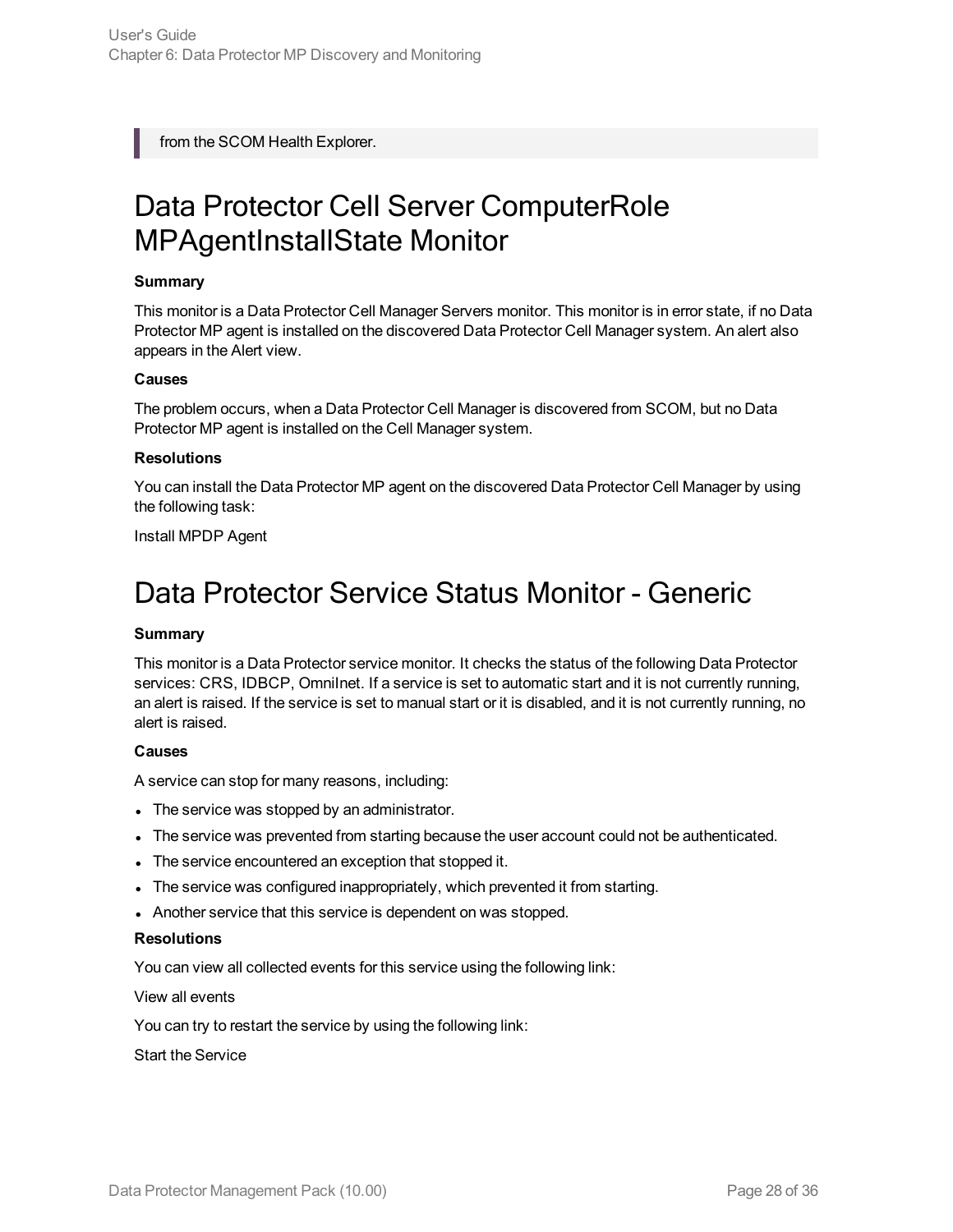### <span id="page-28-0"></span>Data Protector Service Status Monitor - LIC

#### **Summary**

This monitor is a Data Protector service monitor. It checks, whether the Data Protector licensing is covered or not. If the check succeeds, but some licensing related information is not covered, a warning is issued. If the check fails, an alert is raised.

#### **Causes**

A warning is issued, if some licensing related information is not covered. For example, license server is not available or some licenses are missing.

An alert is raised, when the check fails because of unexpected licensing related information.

#### **Resolution**

You can view all collected events for this service using the following link:

#### View all events

You can run the omnicc -check licenses command on the Data Protector Cell Manager to see the specific reasons for the issued warnings or alerts in the command output.

#### **External Knowledge Sources**

For more information, see the *HPE Data Protector Installation and Licensing Guide* located at:

<span id="page-28-1"></span><https://softwaresupport.hpe.com/manuals>

### Data Protector Service Status Monitor - IDB

#### **Summary**

This monitor is a Data Protector service monitor. It checks the status and consistency of the Data Protector IDB. The following information is verified:

- database connection
- database schema consistency
- datafiles consistency
- DCBF presence and size

If any of these parameters is unavailable or inconsistent, an error is issued.

#### **Causes**

Any of the verified IDB parameters is unavailable or inconsistent.

#### **Resolutions**

You can view all collected events for this service using the following link:

View all events

You can run the omnidbcheck command on the Data Protector Cell Manager to see the exact reasons for the issued errors in the command output.

#### **External Knowledge Sources**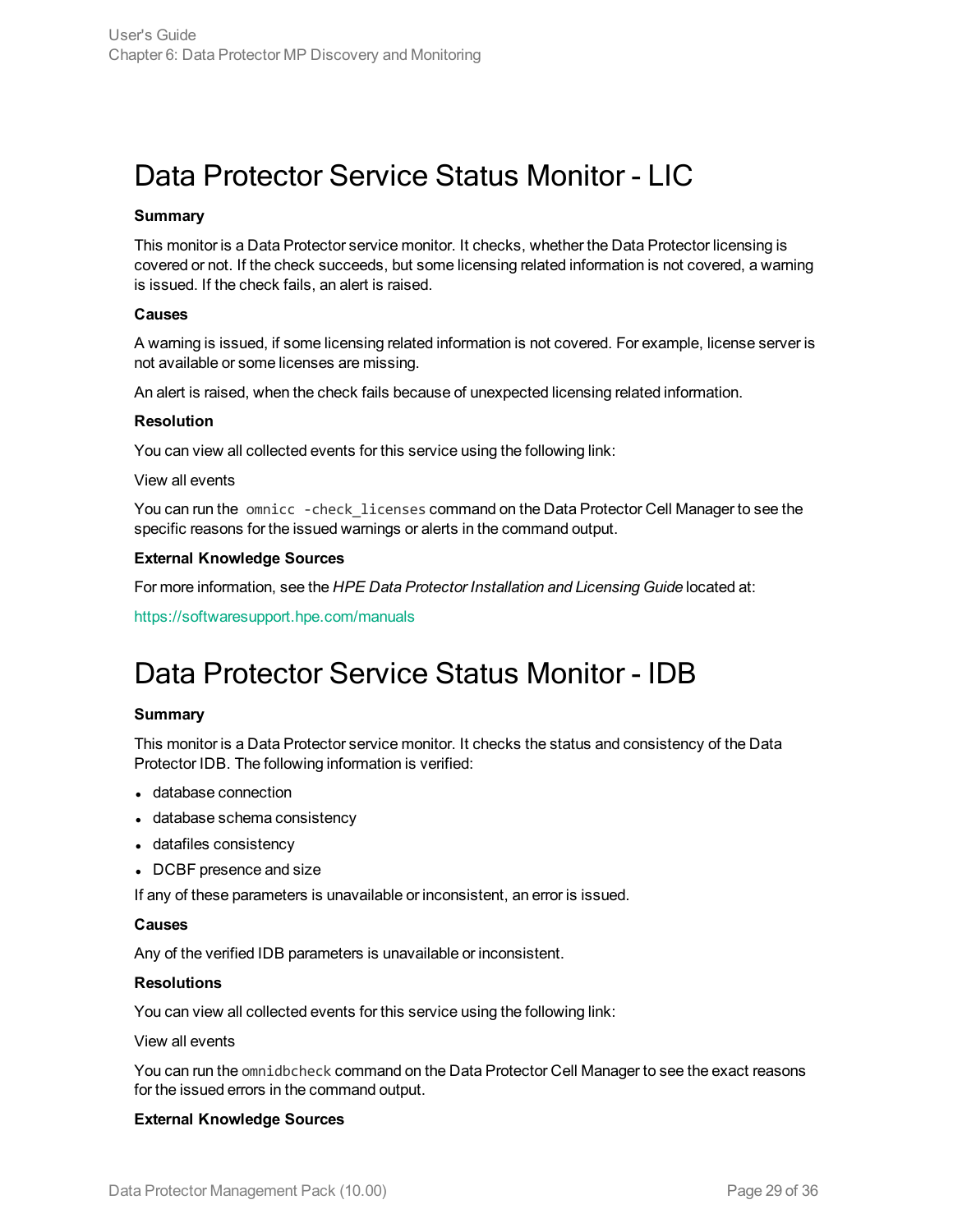For more information, see the *HPE Data Protector Command Line Interface Reference* located at:

<span id="page-29-0"></span><https://softwaresupport.hpe.com/manuals>

### Data Protector Client Backup Status Monitor

#### **Summary**

This monitor is a Data Protector client backup monitor. The monitor is in error state, if monitoring is not started for this client, the status of the last backup is unknown, or no monitor is defined for this monitor configuration. In the Data Protector virtual environments, this monitor applies to the status of the ESX (i) Server systems, Microsoft Hyper-V systems, vCloud Director systems, and vCenter Server systems.

#### **Causes**

This monitor is in error state, if there was any error during the last backup on this client. In the Data Protector virtual environments,error state is caused by errors during the last backup of the virtual machines residing on the ESX(i) Server systems and Microsoft Hyper-V systems or being managed by vCloud Directors and vCenter Servers.You can view all current alerts from this client using this link:

View Alerts

#### **Resolutions**

You can find out the cause of the unhealthy state by using the following Data Protector task:

Get Session Report

#### **External Knowledge Sources**

For more information, see the *HPE Data Protector Troubleshooting Guide* located at:

<span id="page-29-1"></span><https://softwaresupport.hpe.com/manuals>

### Data Protector Object Backup Status Monitor

#### **Summary**

This monitor is a Data Protector backup monitor for the virtual environment objects (VMware datacenter, VMware resource pool, and virtual machines). The monitor is in error state, if monitoring is not started for this object, the status of the last backup is unknown, or no monitor is defined for this monitor configuration.

#### **Causes**

This monitor is in error state, if there was any error during the last backup of this object. You can view all current alerts from this virtual machine using this link:

View Alerts

#### **Resolutions**

You can find out the cause of the unhealthy state by using the following Data Protector task:

Get Session Report

#### **External Knowledge Sources**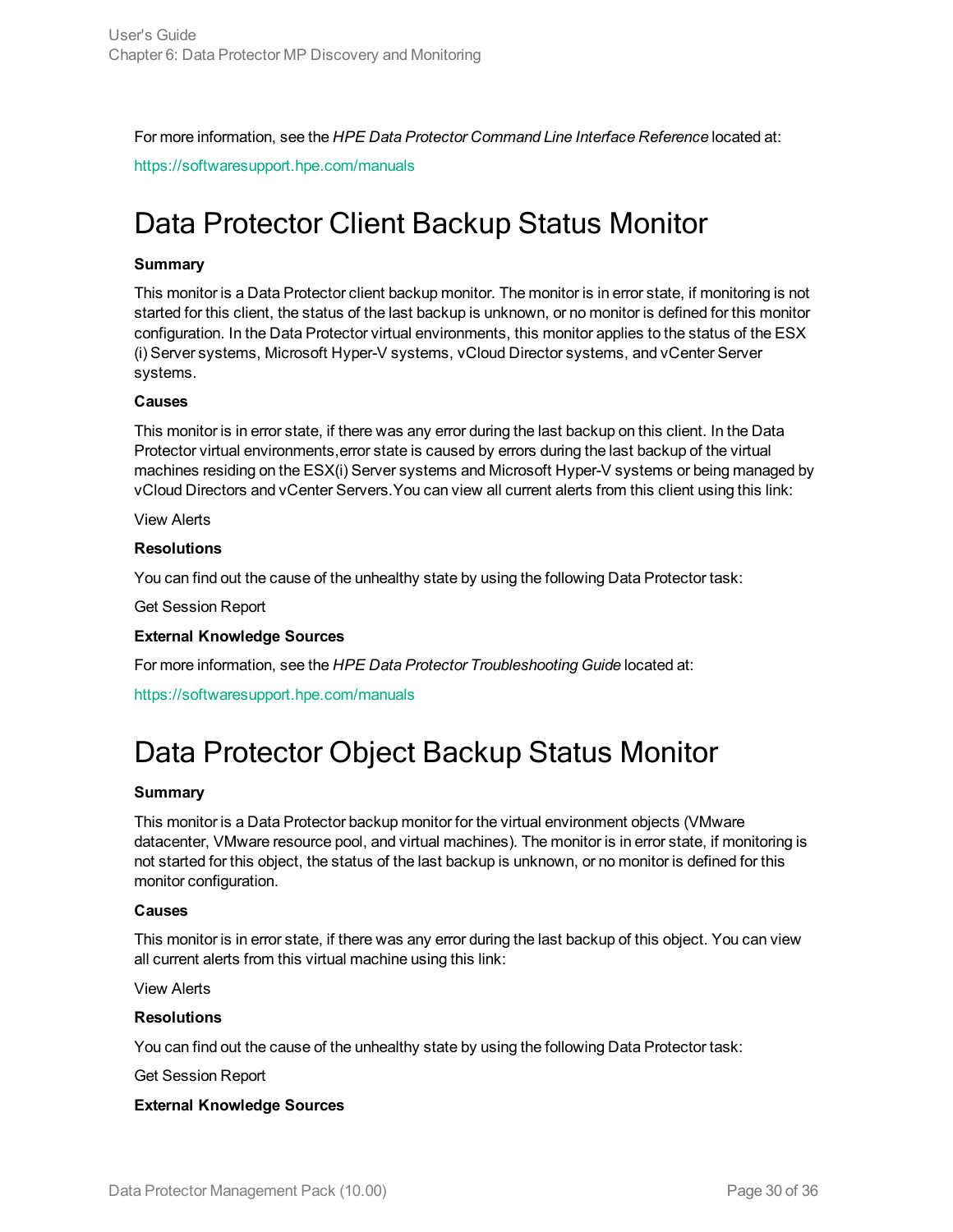For more information, see the *HPE Data Protector Troubleshooting Guide* located at:

<span id="page-30-0"></span><https://softwaresupport.hpe.com/manuals>

### Data Protector Client Recovery Point Objective Monitor

#### **Summary**

This monitor is a Data Protector client recovery point objective monitor. The monitor is in error state, if monitoring is not started for this client, the status of the last successful backup is unknown, or no monitor is defined for this monitor configuration.

#### **Configuration**

The default RPO value is 7 days. You can override this value by setting another number of days for the Recovery Point Objective parameter in the Override dialog.

#### **Causes**

This monitor is in unhealthy state, if the configured recovery point objective for this client is exceeded. This means that there is no successful backup for this client in the specified number of days.

View all current alerts from this client using this link:

View Alerts

#### **Resolutions**

Troubleshoot and fix the problem for this client and perform a successful backup of this client.

#### **External Knowledge Sources**

For more information, see the *HPE Data Protector Troubleshooting Guide* located at:

<span id="page-30-1"></span><https://softwaresupport.hpe.com/manuals>

### Data Protector Cell Client Group Backup Status Monitor

#### **Summary**

This monitor is a Data Protector client group monitor. The monitor is in error state, if monitoring is not started for this client group or no monitor is defined for this monitor configuration.

#### **Configuration**

There are several configurable thresholds for this monitor:

- Warning Threshold Specifies percentage of clients with failed backups before monitor enters a Warning state. Default value: 40
- Error Threshold Specifies percentage of clients with failed backups before monitor enters an Error state. Default value: 60
- Accept Faulty Backups Specifies, whether the client with Completed with errors state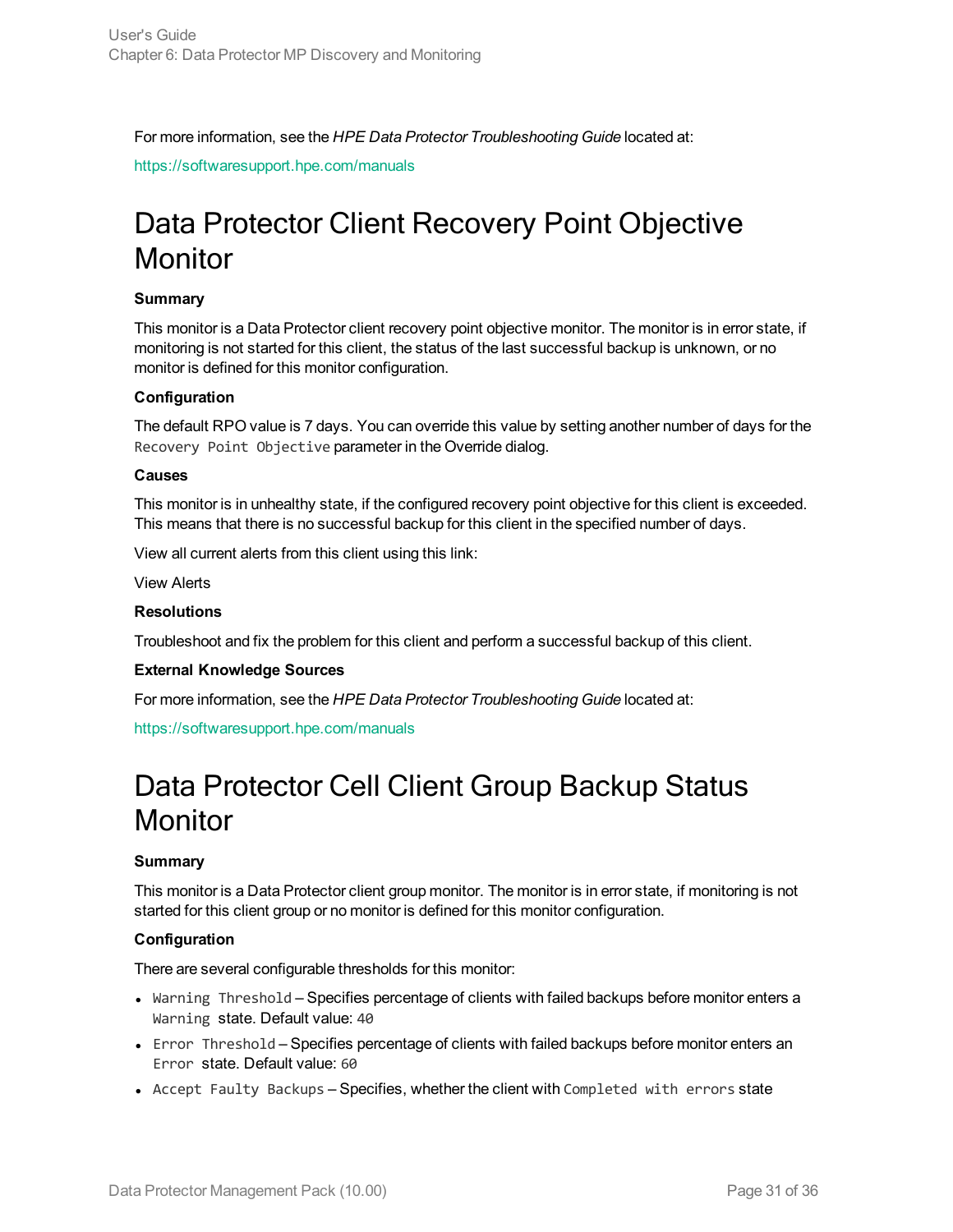considered Successful or not. Default value: false

#### **Causes**

This monitor is in error state, if the configured thresholds (allowed percentage of the failed client backups) are exceeded.

View all current alerts from this client using this link:

Data Protector Alerts

#### **Resolutions**

Troubleshoot and fix the problem in the backup environment.

#### **External Knowledge Sources**

For more information, see the *HPE Data Protector Troubleshooting Guide* located at:

<span id="page-31-0"></span><https://softwaresupport.hpe.com/manuals>

### Data Protector Device Mount Request Monitor

#### **Summary**

This monitor is a Data Protector device state monitor. This monitor is in error state, if a mount request is issued for this device during the backup session.

#### **Causes**

Mount request is issued, when one or more media are missing in the device, which is used for the currently running backup session.

#### **Resolutions**

To continue the backup session, follow these steps:

- 1. View the Data Protector Events to identify the device with missing media.
- 2. Insert one or more media to the device.
- 3. Confirm the mount request using the following task:
	- Confirm Mount Request

To stop the backup session, use the following task:

<span id="page-31-1"></span>Cancel Mount Request

### Data Protector Device Operational State Monitor

#### **Summary**

This monitor is a Data Protector device state monitor. This monitor is in error state, if an error is issued for the monitored device.

#### **Causes**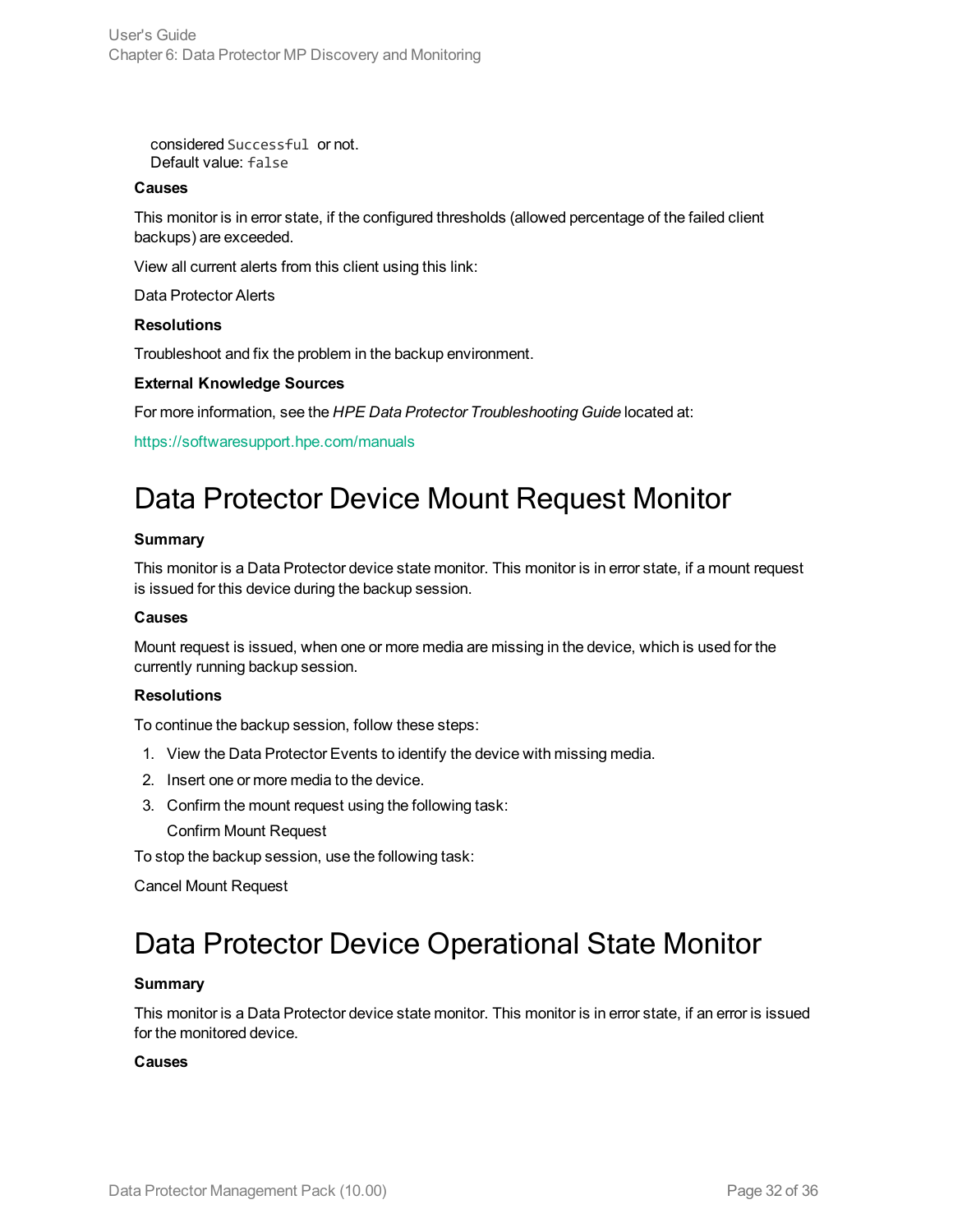An error for the monitored device can be issued for several reasons, for example, poor condition of media in the device or dirty drive.

#### **Resolutions**

Run the Device Error Report to get more information on the specific problem and then troubleshoot it accordingly. Use the following link:

Get Device Error Report

#### **External Knowledge Sources**

For more information, see the *HPE Data Protector Troubleshooting Guide* located at:

<span id="page-32-0"></span><https://softwaresupport.hpe.com/manuals>

# Data Protector MP Rules

Besides the default rules available within SCOM, Data Protector MP provides the following specific rule:

### <span id="page-32-1"></span>Data Protector Management Pack License Validation Rule

Verifies the status of the Data Protector MP license for a Data Protector Cell Manager.

#### **Summary**

The Data Protector MP license for a Data Protector Cell Manager is not available or is not valid.

#### **Causes**

The problem may occur for the following reasons:

- You did not obtain a valid Data Protector MP license from the web licensing portal.
- You did not deploy the Data Protector MP license to the Cell Manager.

#### **Resolutions**

Check whether you obtained a valid Data Protector MP license for the Data Protector Cell Manager and deployed it appropriately. For licensing related procedures, see [Licensing,](#page-18-0) on page 19.

#### **Additional Information**

Every Data Protector Cell Manager, which you want to monitor using the Data Protector MP, can be used without a license for 60 days. If you want to continue monitoring Cell Manager with the Data Protector MP, you should buy a permanent license.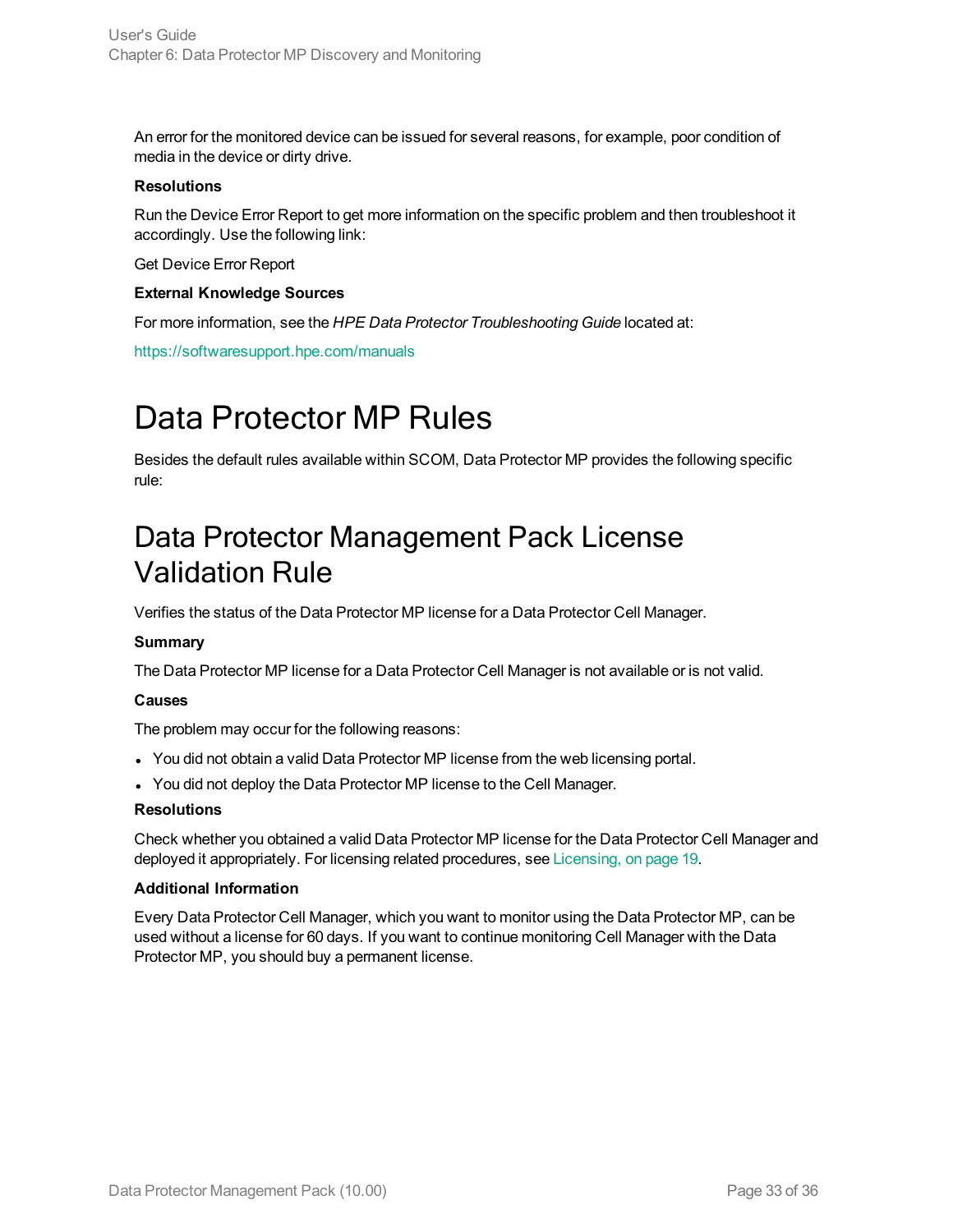## <span id="page-33-0"></span>Tuning Thresholds for Performance Monitors and Rules

Some monitors and rules have default thresholds that might need additional tuning to suite your environment. Evaluate the monitors and rules to determine whether the default thresholds are appropriate or should be adjusted to meet your specific needs. You can override such thresholds with new values.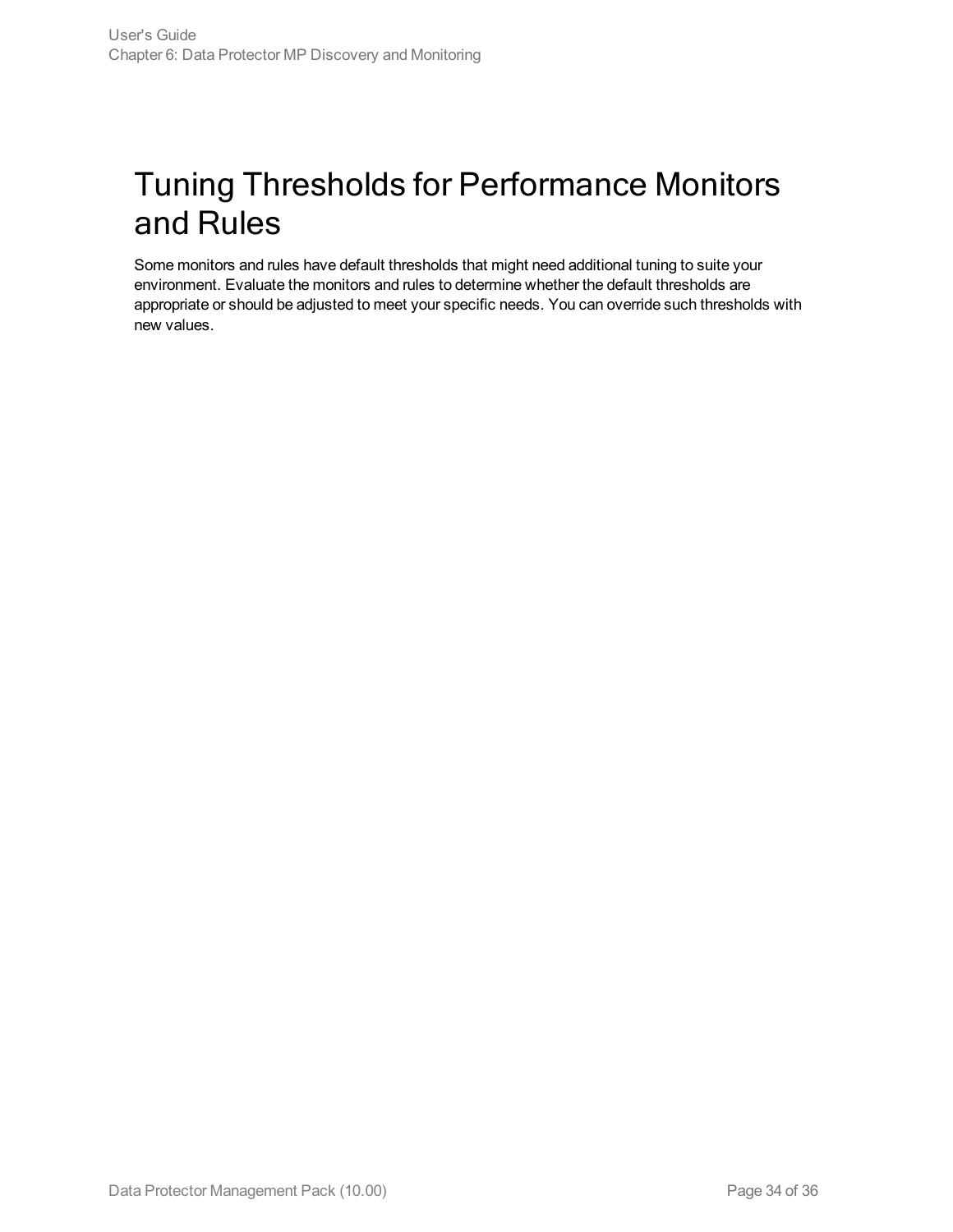User's Guide Chapter 6: Data Protector MP Discovery and Monitoring